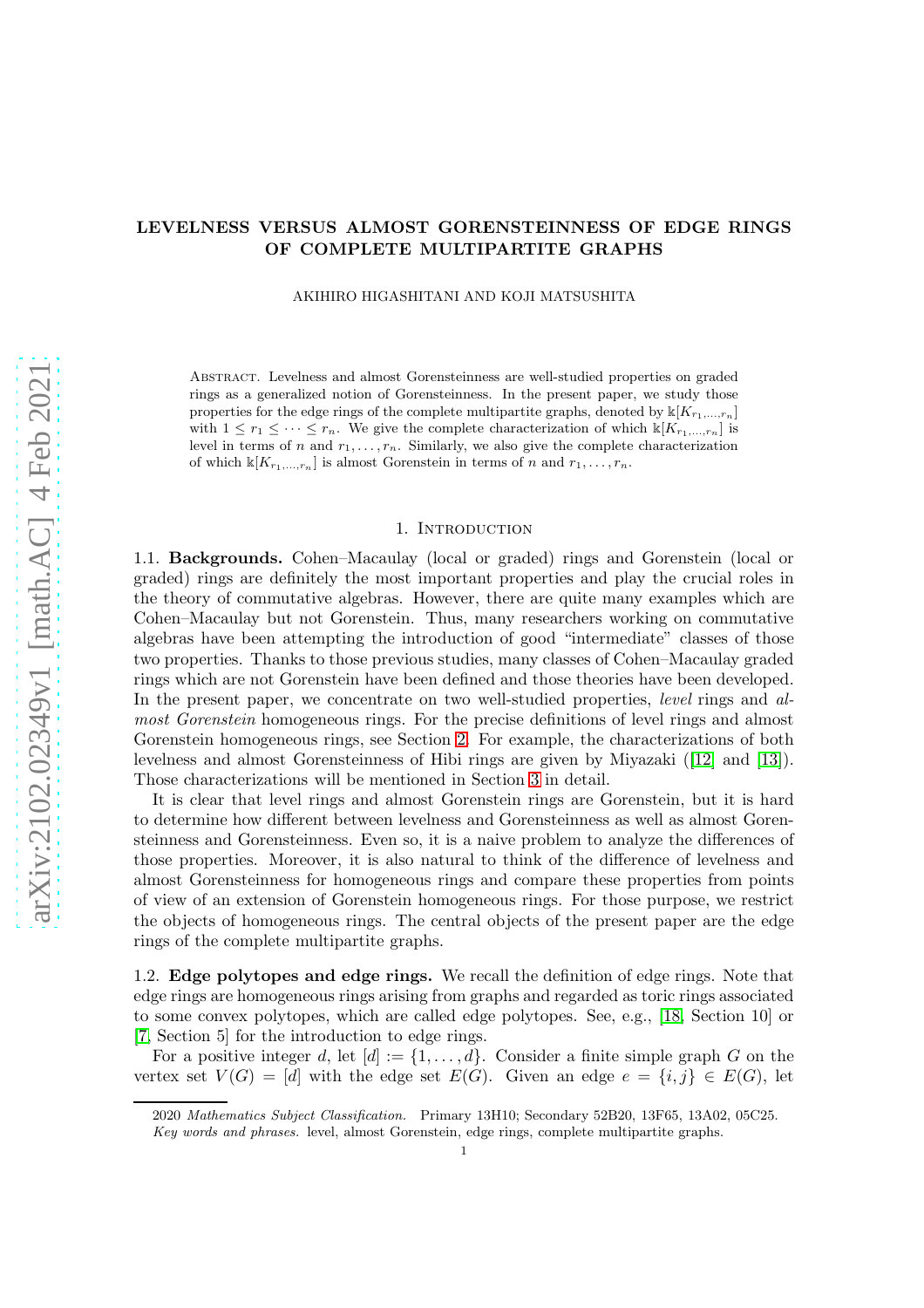$\rho(e) := \mathbf{e}_i + \mathbf{e}_j$ , where  $\mathbf{e}_i$  denotes the *i*-th unit vector of  $\mathbb{R}^d$  for  $i = 1, \dots, d$ . We define the convex polytope associated to G as follows:

$$
P_G := \text{conv}(\{\rho(e) : e \in E(G)\}) \subset \mathbb{R}^d.
$$

We call  $P_G$  the *edge polytope* of G. We also define the *edge ring* of G, denoted by  $\mathbb{k}[G]$ , as a subalgebra of the polynomial ring  $\mathbb{k}[\mathbf{t}] = \mathbb{k}[t_1, \ldots, t_d]$  in d variables over a field k as follows:

$$
\mathbb{k}[G] := \mathbb{k}[t_i t_j : \{i, j\} \in E(G)].
$$

This is actually a monoid k-algebra associated to the monoid  $\mathbb{Z}_{\geq 0}(P_G \cap \mathbb{Z}^d)$ , i.e., the edge ring is the toric ring (a.k.a. the polytopal monomial subring) of the edge polytope. Note that dim  $P_G = d - 1$  if G is non-bipartite ([\[14,](#page-15-4) Proposition 1.3]). Thus, we conclude that the Krull dimension of  $\mathbb{k}[G]$ , denoted by dim  $\mathbb{k}[G]$ , is equial to d if G is non-bipartite.

1.3. Edge rings of complete multipartite graphs. We also recall what complete multipartite graphs are. Let  $K_{r_1,\dots,r_n}$  be the graph on the vertex set  $\bigsqcup_{k=1}^n V_k$ ,  $|V_k| = r_k$  for  $k = 1, \ldots, n$  and  $1 \leq r_1 \leq \cdots \leq r_n$ , with the edge set  $\{\{u, v\} : u \in V_i, v \in V_j, 1 \leq i < j \leq n\}$  $n$ . This graph  $K_{r_1,\dots,r_n}$  is called the *complete multipartite graph* with type  $(r_1,\dots,r_n)$ . We always denote the number of vertices of  $K_{r_1,\dots,r_n}$  by d, i.e.,  $d = \sum_{i=1}^n r_i$ .

The edge polytope and the edge ring of  $K_{r_1,\dots,r_n}$  were investigated in [\[15,](#page-15-5) Section 2]. For example, the Ehrhart polynomial of  $P_{K_{r_1,\dots,r_n}}$  (i.e., the Hilbert function of  $\mathbb{K}[K_{r_1,\dots,r_n}]$ ) is completely determined in [\[15,](#page-15-5) Theorem 2.6]. Moreover, the Gorensteinness of  $\mathbb{K}[K_{r_1,\dots,r_n}]$ is proved as follows:

**Proposition 1.1** (Characterization of Gorensteinness, [\[15,](#page-15-5) Remark 2.8]). Let  $1 \leq r_1 \leq$  $\cdots \leq r_n$  and let  $d = \sum_{i=1}^n r_i$ , where  $n \geq 2$ . Then the edge ring of the complete multipartite  $graph K_{r_1,\dots,r_n}$  *is Gorenstein if and only if* 

- $n = 2$  *and*  $(r_1, r_2) \in \{(1, m), (m, m) : m \ge 1\};$
- $n = 3$  *and*  $1 \le r_1 \le r_2 \le r_3 \le 2$ ;
- $n = 4$  *and*  $r_1 = \cdots = r_4 = 1$ .

This proposition is a direct consequence of [\[3\]](#page-14-0).

In [\[10\]](#page-15-6), the authors of the present paper investigated  $\mathbb{K}[K_{r_1,\dots,r_n}]$  from different points of view. For example, it is proved that the class group of  $\mathbb{k}[K_{r_1,\ldots,r_n}]$  is isomorphic to  $\mathbb{Z}^n$ if  $n = 3$  with  $r_1 \geq 2$  or  $n \geq 4$ . Moreover, the authors also discuss its conic divisorial ideals and construct non-commutative crepant resolutions for Gorenstein edge rings of  $K_{r_1,\dots,r_n}$ .

1.4. **Main Results.** The goal of the present paper is to determine when  $\mathbb{k}[K_{r_1,\dots,r_n}]$  is level or almost Gorenstein, where  $1 \leq r_1 \leq \cdots \leq r_n$ . In the case where  $n = 2$  or  $n = 3$ with  $r_1 = 1$ , Proposition [3.2](#page-4-1) says that the edge ring  $\mathbb{K}[K_{r_1,\dots,r_n}]$  is isomorphic to a certain Hibi ring. Thus, the characterizations can be obtained from the results on Hibi rings. See Section [3.](#page-4-0) Hence, our main concern is in the case where  $n = 3$  with  $r_1 \geq 2$  or  $n \geq 4$ .

The first main result is the characterization of the levelness of  $\mathbb{K}[K_{r_1,\ldots,r_n}]$ :

<span id="page-1-0"></span>**Theorem 1.2** (Characterization of levelness). Let  $1 \leq r_1 \leq \cdots \leq r_n$  and let  $d = \sum_{i=1}^n r_i$ , where  $n \geq 2$ . Then the edge ring of the complete multipartite graph  $K_{r_1,...,r_n}$  is level if and *only if* n and  $(r_1, \ldots, r_n)$  *satisfy one of the following:* 

- (i)  $n = 2$ ;
- (ii)  $n = 3$  *and*  $(r_1, r_2, r_3) \in \{(1, 1, m) : m \ge 1\} \cup \{(1, 2, m) : m \ge 2\};$
- (iii)  $n = 3$  *and*  $(r_1, r_2, r_3) \in \{(2, 2, m) : m \ge 2\} \cup \{(3, 3, 3)\};$
- (iv)  $n = 4$  *and*  $(r_1, r_2, r_3, r_4) \in \{(1, 1, 1, m) : m \ge 1\}$ ;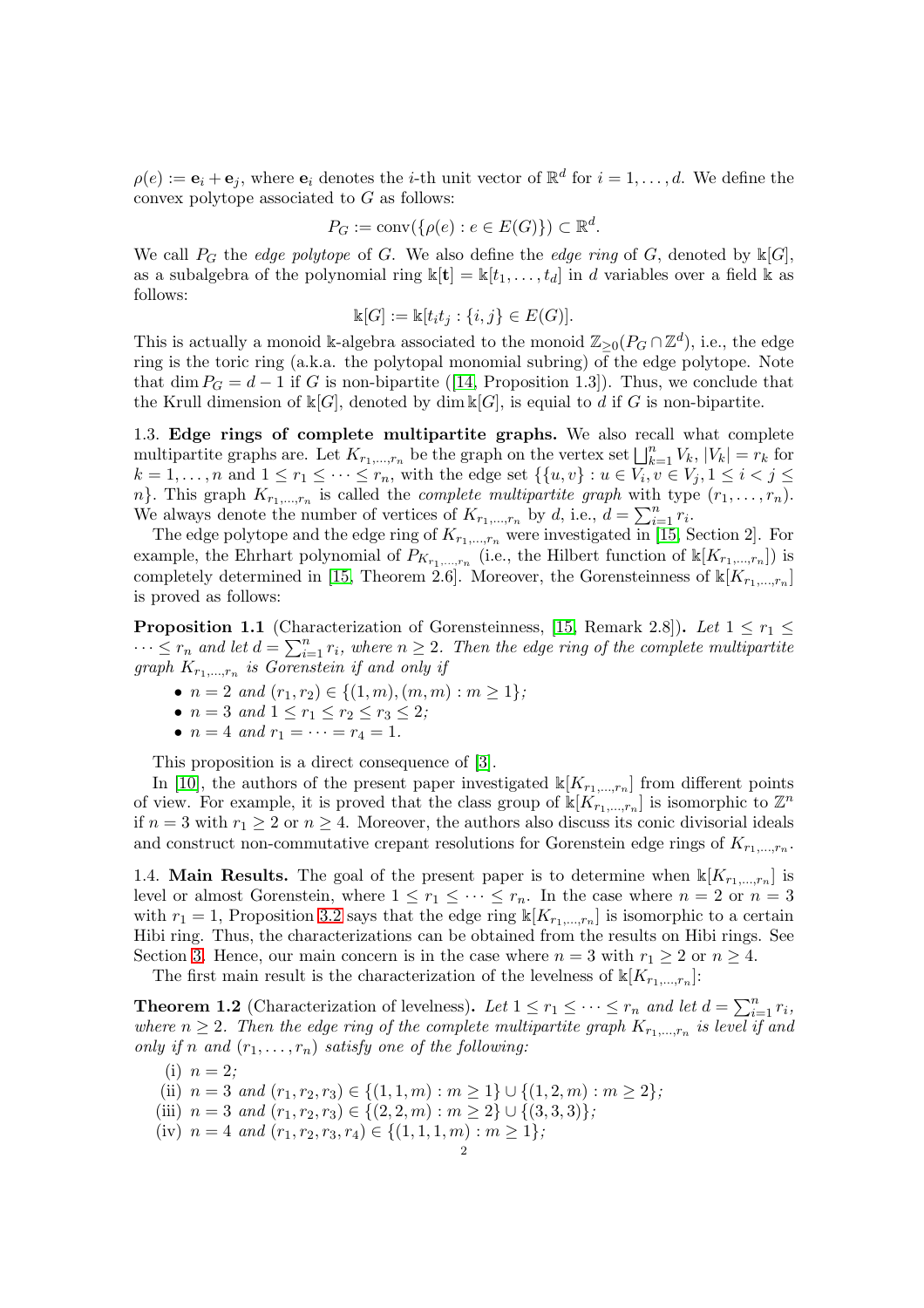(v)  $n = 5$  *and*  $r_1 = \cdots = r_5 = 1$ .

Note that the first two cases come from the results on Hibi rings. See Proposition [3.5.](#page-5-0) The second main result is the characterization of the almost Gorensteinness of  $\mathbb{k}[K_{r_1,\dots,r_n}]$ :

<span id="page-2-0"></span>**Theorem 1.3** (Characterization of almost Gorensteinness). Let  $1 \le r_1 \le \cdots \le r_n$  and let  $d = \sum_{i=1}^n r_i$ , where  $n \geq 2$ . Then the edge ring of the complete multipartite graph  $K_{r_1,...,r_n}$ *is almost Gorenstein if and only if* n and  $(r_1, \ldots, r_n)$  *satisfy one of the following:* 

(i)  $n = 2$  *and*  $(r_1, r_2) \in \{(1, m), (m, m) : m \ge 1\} \cup \{(2, m) : m \ge 2\};$ 

(ii)  $n = 3$  *and*  $(r_1, r_2, r_3) \in \{(1, 1, m), (1, m, m) : m \ge 1\};$ 

(iii)  $n = 3$  *and*  $(r_1, r_2, r_3) = (2, 2, 2)$ ;

- (iv)  $n = 4$  *and*  $(r_1, r_2, r_3, r_4) \in \{(1, 1, m, m) : m \ge 1\};$
- (v)  $n \geq 4$  *and*  $(r_1, \ldots, r_{n-1}, r_n) = (1, \ldots, 1, n-3)$ . (vi) *n* is even with  $n \geq 6$  and  $r_1 = \cdots = r_n = 1$ ;

Note that the first two cases come from the result on Hibi rings. See Section [3](#page-4-0) (below Proposition [3.5\)](#page-5-0).

As an immediate corollary of those theorems, we obtain the following:

**Corollary 1.4.** The edge ring of the complete multipartite graph  $K_{r_1,...,r_n}$  is level and *almost Gorenstein but not Gorenstein if and only if one of the following holds:*

- $n = 2$  *and*  $(r_1, r_2) \in \{(2, m) : m \geq 3\};\$
- $n = 3$  *and*  $(r_1, r_2, r_3) \in \{(1, 1, m) : m \geq 3\}.$

*In particular, in both cases, the edge rings are isomorphic to certain Hibi rings.*

**Example 1.5**  $(n = 2 \text{ or } n = 3)$ . For  $K_{r_1,r_2}$ , we see that  $\mathbb{K}[K_{r_1,r_2}]$  is always level. Moreover,  $\mathbb{k}[K_{1,m}]$  and  $\mathbb{k}[K_{m,m}]$  are Gorenstein, while  $\mathbb{k}[K_{2,m}]$  is not Gorenstein but almost Gorenstein if  $m \geq 3$ .

For  $K_{r_1,r_2,r_3}$ , we see that  $\mathbb{K}[K_{r_1,r_2,r_3}]$  is

- level but not Gorenstein for  $K_{1,1,m}$ ,  $K_{1,2,m}$ ,  $K_{2,2,m}$  with  $m \geq 3$  and  $K_{3,3,3}$ ;
- almost Gorenstein but not Gorenstein if and only if  $K_{1,1,m}, K_{1,m,m}$  with  $m \geq 3$ ;
- level and almost Gorenstein but not Gorenstein if and only if  $K_{1,1,m}$  with  $m \geq 3$ .

**Example 1.6**  $(n = 4)$ . For  $K_{r_1, r_2, r_3, r_4}$ , we see that  $\mathbb{K}[K_{r_1, r_2, r_3, r_4}]$  is

- level for  $K_{1,1,1,m}$ ;
- almost Gorenstein for  $K_{1,1,m,m}$ ;
- Gorenstein for  $K_{1,1,1,1}$ .

**Example 1.7**  $(n \geq 5)$ . In the case  $n \geq 5$ ,  $\mathbb{k}[K_{r_1,\dots,r_n}]$  is never Gorenstein, and it is level only for K<sub>5</sub>. On the other hand, it is almost Gorenstein for  $K_{2m}$  with  $m \geq 3$  and  $K_{1, \ldots, 1, n-3}.$ 

$$
\underbrace{\qquad \qquad }_{n-1}
$$

1.5. Organization. First, in Section [2,](#page-3-0) we recall the precise definitions of level rings and almost Gorenstein homogeneous rings and some known results on them, which we will use in the proofs of our main results. Next, in Section [3,](#page-4-0) we discuss the main theorems in the case where  $n = 2$  or  $n = 3$  with  $r_1 = 1$ , which can be deduced into the results on Hibi rings. Thus, we also recall the results on Hibi rings. Finally, in Section [4,](#page-6-0) we give proofs of Theorems [1.2](#page-1-0) and [1.3.](#page-2-0)

Acknowledgement. The first named author is partially supported by JSPS Grant-in-Aid for Scientific Research (C) 20K03513.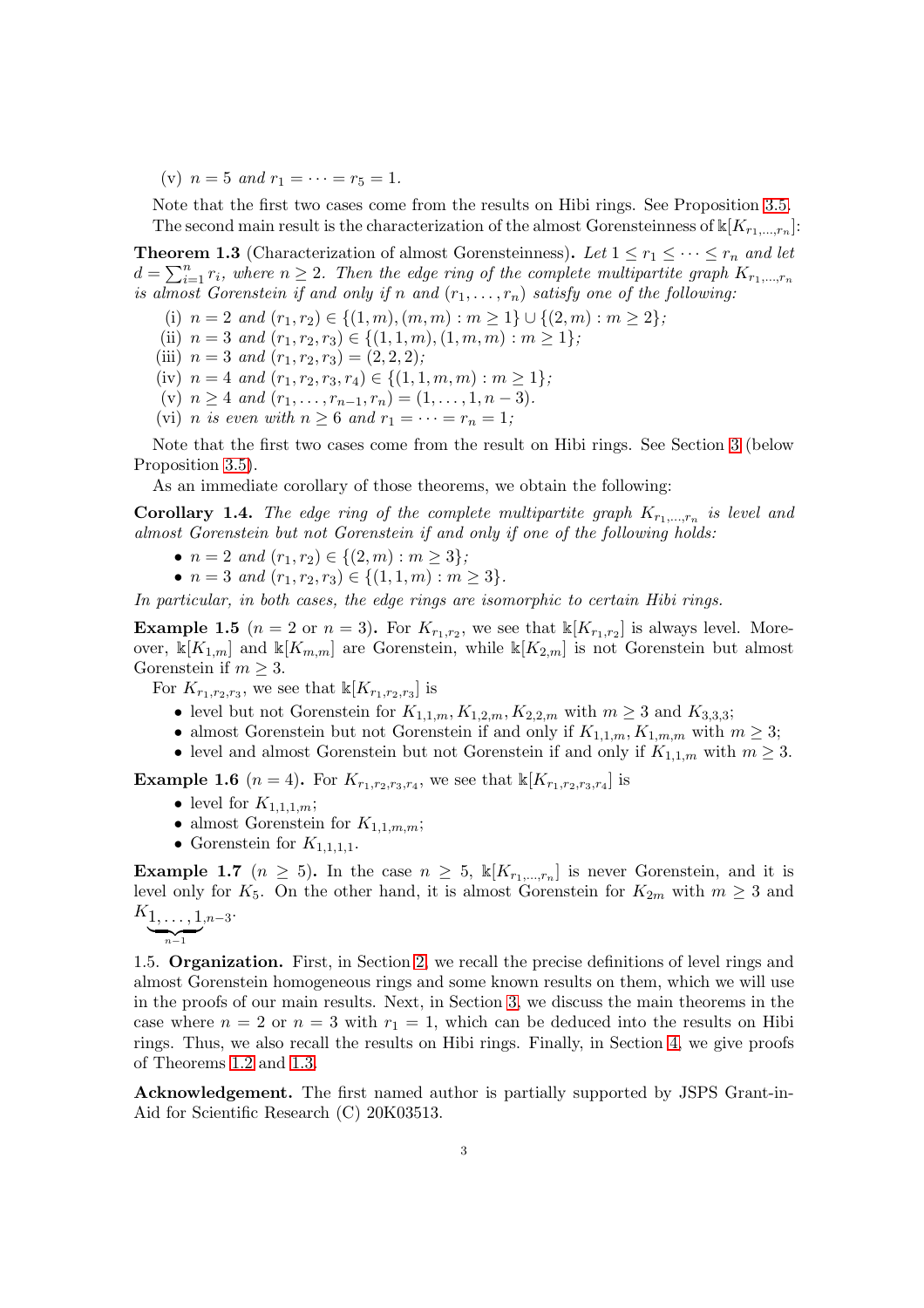## 2. Levelness and almost Gorensteinness of homogeneous rings

<span id="page-3-0"></span>Throughout this section, let  $R$  be a Cohen–Macaulay homogeneous ring of dimension d over an algebraically closed field  $\bf{k}$  with characteristic 0. We recall the definitions of levelness and almost Gorensteinness and some properties on those algebras.

Before defining them, we recall some fundamental materials. (Consult, e.g., [\[2\]](#page-14-1) for the introduction to homogeneous rings.)

- Let  $\omega_R$  denote a canonical module of R. Let  $a(R)$  denote the a-invariant of R, i.e.,  $a(R) = -\min\{j : (\omega_R)_j \neq 0\}.$
- For a graded  $R$ -module  $M$ , we use the following notation:
	- Let  $\mu_i(M)$  denote the number of elements of minimal generators of M with degree j as an R-module, and let  $\mu(M) = \sum_{j \in \mathbb{Z}} \mu_j(M)$ , i.e., the number of minimal generators.
	- Let  $e(M)$  denote the multiplicity of M. Then the inequality  $\mu(M) \leq e(M)$ always holds.
	- Let  $M(-\ell)$  denote the R-module whose grading is given by  $M(-\ell)_n = M_{n-\ell}$ for any  $n \in \mathbb{Z}$ .
- Let  $r(R)$  denote the Cohen–Macaulay type of R. Note that  $r(R) = \mu(\omega_R)$ . We see that R is Gorenstein if and only if  $r(R) = 1$ .
- Let  $H(M,m)$  denote the Hilbert function of M, i.e.,  $H(M,m) = \dim_{\mathbb{k}} M_m$ , where  $\dim_k$  stands for the dimension as a k-vector space. Note that  $H(M, m)$  can be described by a polynomial in  $m$  of degree  $d-1$  and its leading coefficient coincides with  $e(M)/d!$ . (See [\[2,](#page-14-1) Section 4].)
- Write  $(h_0, \ldots, h_s)$  for the *h*-vector of *R*, which is the coefficients of the polynomial appearing in the numerator of the Hilbert series of R, i.e.,

$$
\sum_{n=0}^{\infty} \dim_{\mathbb{k}} R_n t^n = \frac{\sum_{i=0}^{s} h_i t^i}{(1-t)^d},
$$

where  $h_s \neq 0$ . We call the index s the socle degree of R. Note that  $h_s \leq r(R)$ holds. Moreover, we see that  $d + a(R) = s$ . (See [\[2,](#page-14-1) Section 4.4].)

Definition 2.1 (Level, [\[17\]](#page-15-7)). We say that R is *level* if all the degrees of the minimal generators of  $\omega_R$  are the same. In particular, what R is Gorenstein implies what R is level since  $\omega_R$  is generated by a unique element if R is Gorenstein.

<span id="page-3-1"></span>*Remark* 2.2*.* Let  $(h_0, h_1, \ldots, h_s)$  be the *h*-vector of *R*. Assume that *R* is level. In this case, if  $h_s = 1$ , then R is Gorenstein. In fact, since what R is level is equivalent to  $h_s = r(R)$ (see, e.g., [\[2,](#page-14-1) Section 5]), we obtain that  $r(R) = 1$ .

Regarding the levelness of homogeneous domains, we know the following:

<span id="page-3-2"></span>Theorem 2.3 ([\[19,](#page-15-8) Corollary 3.11]). *Let* R *be an almost Gorenstein homogeneous domain with its socle degree s. If*  $s = 2$ *, then* R *is level.* 

Definition 2.4 (Almost Gorenstein, [\[5,](#page-14-2) Definition 1.5]). We call R *almost Gorenstein* if there exists an exact sequence of graded R-modules

<span id="page-3-3"></span>
$$
0 \to R \to \omega_R(-a) \to C \to 0 \tag{2.1}
$$

with  $\mu(C) = e(C)$ .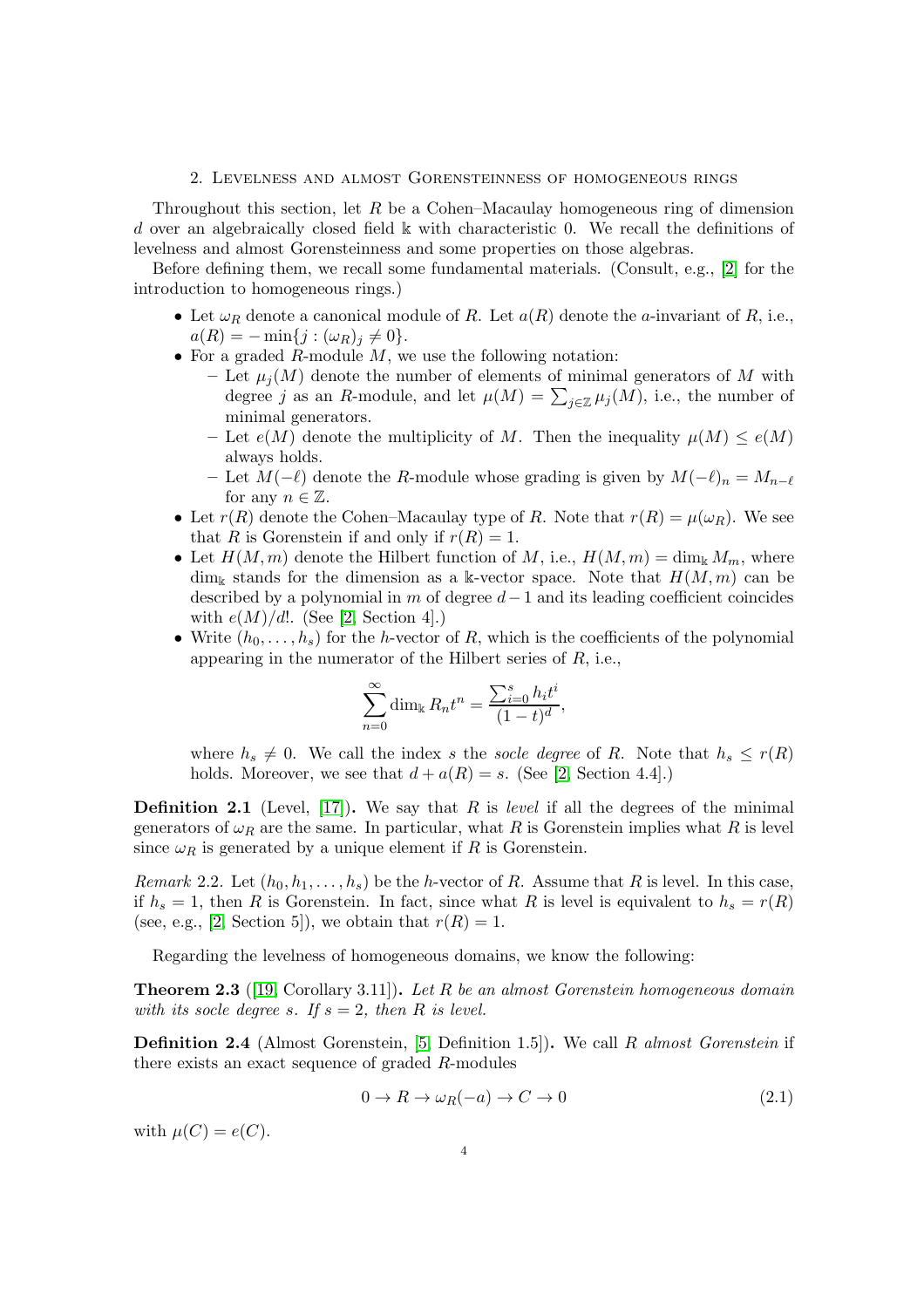Note that there always exists a degree-preserving injection from R to  $\omega_R(-a)$  if R is a domain ([\[9,](#page-15-9) Proposition 2.2]). Moreover, we see that  $\mu(C) = r(R) - 1$  ([9, Proposition 2.3]), which we will use later.

Regarding the almost Gorensteinness of homogeneous domains, we know the following:

<span id="page-4-2"></span>Theorem 2.5 ([\[9,](#page-15-9) Theorem 4.7]). *Let* R *be an almost Gorenstein homogeneous domain and*  $(h_0, h_1, \ldots, h_s)$  *its h*-vector with  $s \geq 2$ *. Then*  $h_s = 1$ *.* 

### 3. In the case of Hibi rings

<span id="page-4-0"></span>In this section, we recall Hibi rings and the characterization results on Gorensteinness, levelness and almost Gorensteinness of Hibi rings.

Let  $\Pi = \{p_1, \ldots, p_{d-1}\}\$  be a finite partially ordered set (poset, for short) equipped with a partial order  $\prec$ . For  $p, q \in \Pi$ , we say that p *covers* q if  $q \prec p$  and there is no  $p' \in \Pi \setminus \{p, q\}$ with  $q \prec p' \prec p$ . For a subset  $I \subset \Pi$ , we say that I is a *poset ideal* of  $\Pi$  if  $p \in I$  and  $q \prec p$ then  $q \in I$ . Let  $\mathcal{I}(\Pi)$  denote the set of all poset ideals in  $\Pi$ . Note that  $\emptyset \in \mathcal{I}(\Pi)$ .

We define the k-algebra k[II] as a subalgebra of the polynomial ring  $k[x_1, \ldots, x_{d-1}, t]$ by setting

$$
\mathbb{k}[\Pi] := \mathbb{k}[\mathbf{x}^I t : I \in \mathcal{I}(\Pi)],
$$

where  $\mathbf{x}^I = \prod_{p_i \in I} x_i$  for  $I \subset \Pi$  and each  $\mathbf{x}^I t$  is defined to be of degree 1. The standard graded k-algebra k[Π] is called the *Hibi ring* of Π. The following fundamental properties on Hibi rings were originally proved in [\[8\]](#page-15-10):

- The Krull dimension of  $\mathbb{k}[\Pi]$  is equal to  $|\Pi|+1$ ;
- $\mathbb{K}[\Pi]$  is a Cohen–Macaulay normal domain;
- $\mathbb{K}[\Pi]$  is an algebra with straightening laws on  $\Pi$ .

We say that a poset Π is *pure* if each maximal chain contained in the poset has the same length, where the length of the chain  $p_{i_0} \prec p_{i_1} \prec \cdots \prec p_{i_\ell}$  is defined to be  $\ell$ . The following is well known:

Theorem 3.1 ([\[8\]](#page-15-10)). *The Hibi ring* k[Π] *of* Π *is Gorenstein if and only if* Π *is pure.*

Given positive integers m and n, let  $\Pi_{m,n} = \{p_1, \ldots, p_m, p_{m+1}, \ldots, p_{m+n}\}\)$  be the poset equipped with the partial orders  $p_1 \prec \cdots \prec p_m$  and  $p_{m+1} \prec \cdots \prec p_{m+n}$ . Moreover, let  $\Pi'_{m,n}$  be the poset having an additional relation  $p_1 \prec p_{m+n}$ . Note that the Hibi ring  $\mathbb{K}[\Pi_{m,n}]$  is isomorphic to the Segre product of the polynomial ring with  $(m+1)$  variables and the polynomial ring with  $(n + 1)$  variables (see, e.g., [\[11,](#page-15-11) Example 2.6]).

Actually, the certain edge rings are isomorphic to the Hibi rings  $\mathbb{K}[\Pi_{m,n}]$  and  $\mathbb{K}[\Pi'_{m,n}]$ as follows:

<span id="page-4-1"></span>**Proposition 3.2** ([\[10,](#page-15-6) Proposition 2.2]). *The edge ring*  $\mathbb{K}[K_{m+1,n+1}]$  *(resp.*  $\mathbb{K}[K_{1,m,n}]$ *) is isomorphic to the Hibi ring*  $\mathbb{K}[\Pi_{m,n}]$  *(resp.*  $\mathbb{K}[\Pi'_{m,n}].$ 

Therefore, in the case where  $n = 2$  or  $n = 3$  with  $r_1 = 1$ , the characterization of levelness and almost Gorensteinness of  $\mathbb{K}[K_{r_1,\dots,r_n}]$  can be deduced into those of the Hibi rings  $\Bbbk[\Pi_{m,n}]$  and  $\Bbbk[\Pi'_{m,n}].$ 

Hence, in what follows, we give the characterizations of those properties for  $\kappa[\Pi_{m,n}]$  and  $\mathbb{k}[\Pi'_{m,n}]$ , which prove Theorems [1.2](#page-1-0) and [1.3](#page-2-0) in the case where  $n = 2$  or  $n = 3$  with  $r_1 = 1$ .

Miyazaki gave the characterizations of levelness [\[12\]](#page-15-0) and almost Gorensteinness [\[13\]](#page-15-1) of Hibi rings. For explaining those results, we introduce some notions.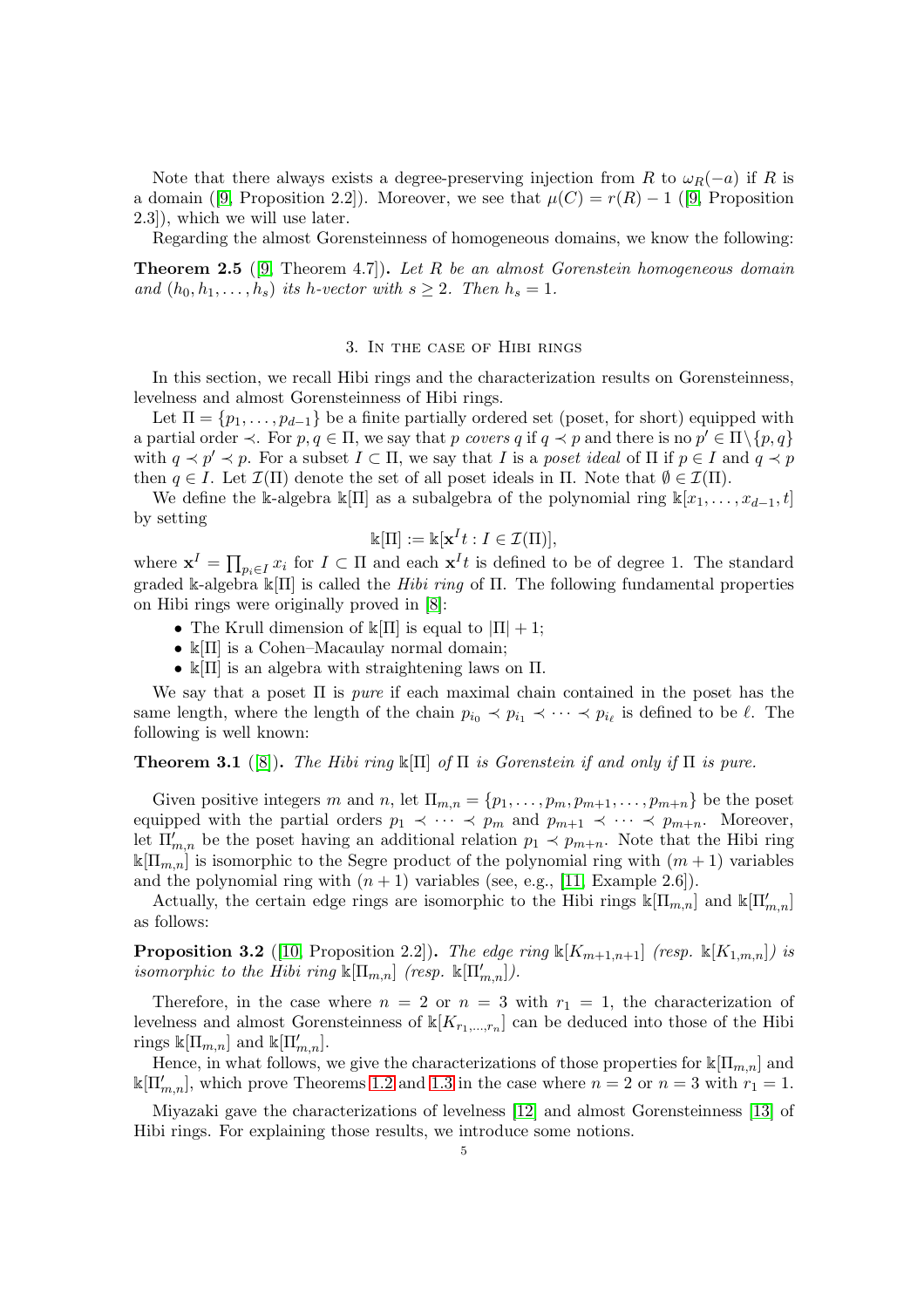Given a poset  $\Pi$ , let  $\hat{\Pi} := \Pi \cup \{\hat{0}, \hat{1}\}$ , where  $\hat{0}$  (resp.  $\hat{1}$ ) denotes a new unique minimal (maximal) element.

- For  $x, y \in \Pi$  with  $x \preceq y$ , we set  $[x, y]_{\Pi} := \{z \in \Pi : x \preceq z \preceq y\}.$
- We define rank P to be the maximal lenth of the chains in  $\Pi$ , and define rank $[x, y]$  $\Pi$ analogously.
- Let  $y_1, x_1, y_2, x_2, \ldots, y_t, x_t$  be a (possibly empty) sequence of elements in  $\Pi$ . We say that the sequence  $y_1, x_1, y_2, x_2, \ldots, y_t, x_t$  satisfies *condition* N if
	- $(1)$   $x_1 \neq 0,$

(2)  $y_1 \succ x_1 \prec y_2 \succ x_2 \prec \cdots \prec y_t \succ x_t$ , and

- (3)  $y_i \not\geq x_j$  for any  $i, j$  with  $1 \leq i < j \leq t$ .
- Let

$$
r(y_1,x_1,\ldots,y_t,x_t):=\sum_{i\in[t]}(\operatorname{rank}[x_{i-1},y_i]_{\widehat{\Pi}}-\operatorname{rank}[x_i,y_i]_{\widehat{\Pi}})+\operatorname{rank}[x_t,\hat{1}]_{\widehat{\Pi}},
$$

where we set an empty sum to be 0 and  $x_0 = 0$ .

• Given  $x \in \Pi$ , let

$$
star_{\Pi}(x) = \{ y \in \Pi : y \preceq x \text{ or } x \preceq y \}.
$$

<span id="page-5-2"></span>Theorem 3.3 ([\[12,](#page-15-0) Theorem 3.9]). *The Hibi ring of* Π *is level if and only if*

$$
r(y_1, x_1, \dots, y_t, x_t) \leq \operatorname{rank} \Pi
$$

*holds for any sequence of elements in*  $\hat{P}$  *with condition N.* 

<span id="page-5-1"></span>**Corollary 3.4** ([\[12,](#page-15-0) Corollary 3.10]). *If*  $[x, \hat{1}]_{\hat{\Pi}}$  *is pure for any*  $x \in \Pi$ *, then* k[ $\Pi$ ] *is level.* 

By using those results by Miyazaki, we can prove the following:

<span id="page-5-0"></span>Proposition 3.5. Let  $m \leq n$ .

(i) The Hibi ring  $\mathbb{K}[\Pi_{m,n}]$  of  $\Pi_{m,n}$  is level for any  $m, n$ .

(ii) The Hibi ring  $\mathbb{K}[\Pi'_{m,n}]$  of  $\Pi'_{m,n}$  is level if and only if  $m = 1$  or  $m = 2$ .

*Proof.* The assertion (i) directly follows from Corollary [3.4.](#page-5-1)

Similarly, we see from Corollary [3.4](#page-5-1) that  $\mathbb{k}[\Pi'_{1,n}]$  and  $\mathbb{k}[\Pi'_{2,n}]$  are level.

Let  $y_1 = p_{m+n}$  and  $x_1 = p_1$  and take the sequence  $y_1, x_1$ , which satisfies condition N. Then we see that

$$
r(y_1, x_1) = \text{rank}[\hat{0}, y_1]_{\hat{\Pi}} - \text{rank}[x_1, y_1]_{\hat{\Pi}} + \text{rank}[x_1, \hat{1}]_{\hat{\Pi}} = n - 1 + m.
$$

On the other hand, we have rank  $\hat{\Pi} = n + 1$ . If  $m \geq 3$ , then  $m - 1 > 1$ , so we have

$$
n + m - 1 = r(x_1, y_1) > \text{rank } \Pi = n + 1.
$$

Hence,  $\mathbb{k}[\Pi'_{m,n}]$  is not level when  $m \geq 3$  by Theorem [3.3.](#page-5-2) Therefore, the assertion (ii) follows.  $\square$ 

Hence, in the case where  $n = 2$  or  $n = 3$  with  $r_1 = 1$ ,  $\mathbb{k}[K_{r_1,\dots,r_n}]$  is level if and only if  $K_{r_1,\dots,r_n}$  satisfies (1) or (2) in Theorem [1.2.](#page-1-0)

Note that  $\mathbb{K}[K_{1,n}]$  is isomorphic to a polynomial ring with *n* variables.

Regarding the characterization of almost Gorenstein Hibi rings, see [\[13,](#page-15-1) Introduction]. According to it, we see the following:

- Let  $m \leq n$ . Consider the poset  $\Pi_{m,n}$ .
	- We see that  $\Pi_{1,n}$  fits into the case of (1) of [\[13,](#page-15-1) Introduction]. Thus,  $\mathbb{K}[\Pi_{1,n}]$ is almost Gorenstein.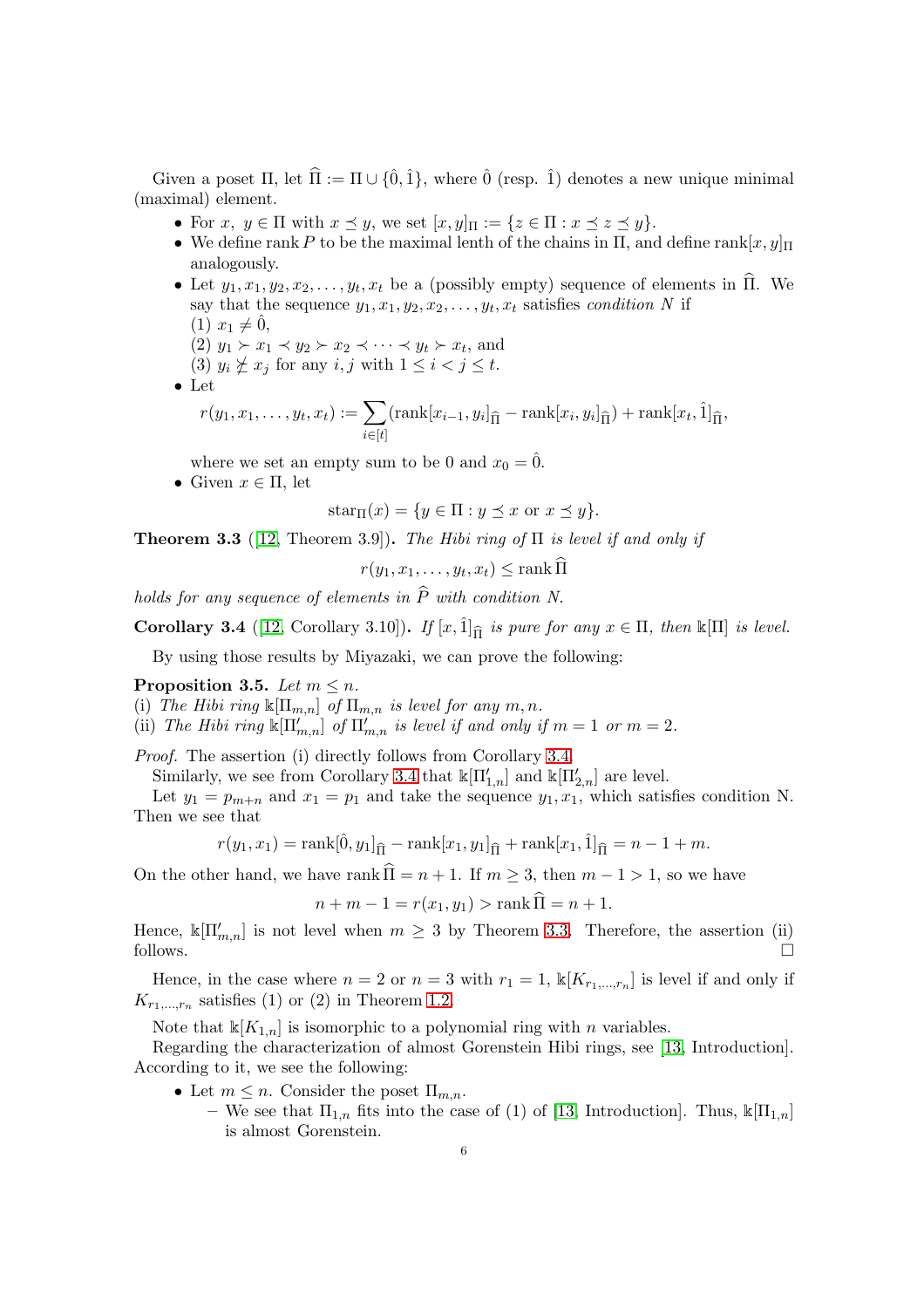- Since  $\Pi_{m,m}$  is pure, we know that  $\kappa[\Pi_{m,m}]$  is Gorenstein, in particular, almost Gorenstein.
- If  $1 < m < n$ , then we see from the characterization that  $\kappa[\Pi_{m,n}]$  is never almost Gorenstein.
- Let  $m \leq n$ . Consider the poset  $\Pi'_{m,n}$ .
	- We have  $\text{star}_{\Pi'_{1,n}}(p_{n+1}) = \Pi'_{1,n}$  and  $\Pi'_{1,n} \setminus \{p_{n+1}\}\$  fits into the case of (1) of [\[13,](#page-15-1) Introduction]. Thus,  $\mathbb{K}[\Pi_{1,n}]$  is almost Gorenstein.
	- We see that  $\Pi'_{m,m}$  fits into the case of (2) (ii) (with  $p=0$ ). Hence,  $\mathbb{K}[\Pi'_{m,m}]$ is almost Gorenstein.
	- If  $1 < m < n$ , then we see from the characterization that  $\mathbb{K}[\Pi'_{m,n}]$  is never almost Gorenstein.

## 4. Proofs of main theorems

<span id="page-6-0"></span>The goal of this section is to complete the proofs of Theorems [1.2](#page-1-0) and [1.3.](#page-2-0) As shown in Section [3,](#page-4-0) the case where  $n = 2$  or  $n = 3$  with  $r_1 = 1$  was already done. Thus, in principle, we discuss the case where  $n = 3$  with  $r_1 \geq 2$  or  $n \geq 4$ .

4.1. Preliminaries for edge polytopes. Before proving the assertions, we recall some geometric information on edge polytopes.

For  $i \in [d]$ , let  $p_i : \mathbb{R}^d \to \mathbb{R}$  be the *i*-th projection, and let  $p_{V_k} := \sum_{j \in V_k} p_j$  for  $k \in [n]$ . For  $k \in [n]$ , let  $f_k := \sum$  $i\in [d]\backslash V_k$  ${\mathbf e}_i - \sum$  $j\in V_k$  $\mathbf{e}_j$ . We define  $\Psi_r$ ,  $\Psi_f$  and  $\Psi$  as follows:  $\Psi_r := \{ \mathbf{e}_i : i \in [d] \}, \quad \Psi_f := \{ f_k : k \in [n] \}, \quad \Psi := \Psi_r \cup \Psi_f.$ 

Note that for  $\mathbf{e}_i \in \Psi_r$  (resp.  $f_k \in \Psi_f$ ), we have  $\langle -, \mathbf{e}_i \rangle = p_i(-)$  (resp.  $\langle -, f_k \rangle =$ <br>  $\left(\sum_{p \leq i \leq n} p_{i,j} - p_{i,j} \right) (-1)$  where  $\langle -, \neg \rangle \cdot \mathbb{R}^d \times \mathbb{R}^d \to \mathbb{R}$  stands for the usual inner product  $j\in[n]\backslash\{k\}$  $p_{V_j} - p_{V_k}$  $\overline{ }$  $(-)$ ), where  $\langle -, - \rangle : \mathbb{R}^d \times \mathbb{R}^d \to \mathbb{R}$  stands for the usual inner product.

It is proved in [\[14\]](#page-15-4) that the hyperplanes  $H_l := \{x \in \mathbb{R}^d : \langle x, l \rangle = 0\}$  for  $l \in \Psi$  define the facets of  $P_{K_{r_1,\ldots,r_n}}$ . Although those are not necessarily one-to-one, in the case where  $n = 3$  with  $r_1 \geq 2$  or  $n \geq 4$ , we see that it is one-to-one.

Let G be a graph on the vertex set [d]. We say that G satisfies *odd cycle condition* if for any two distinct odd cycles which have no common vertex, there is a bridge between them. It is known that  $\mathbb{K}[G]$  is normal if and only if G satisfies odd cycle condition. Note that  $K_{r_1,\dots,r_n}$  satisfies odd cycle condition. Let  $(h_0, h_1, \dots, h_s)$  be the h-vector of the edge ring  $\Bbbk[G]$ , where s is the scole degree, and let  $\ell = \min\{m \in \mathbb{Z}_{>0} : mP^{\circ}_G \cap \mathbb{Z}^d \neq \emptyset\}$ , where  $P^{\circ}_G$ denotes the relative interior of  $P_G$ . Since the ideal generated by the monomials contained in the interior of  $P_G$  is the canonical module of  $\mathbb{k}[G]$ , we see that  $\ell = -a(\mathbb{k}[G])$ . Thus,  $d = \ell + s$  holds if G is non-bipartite. In the case where  $n = 3$  with  $r_1 \geq 2$  or  $n \geq 4$ , one has  $\iota \in mP^{\circ}_{K_{r_1,\dots,r_n}} \cap \mathbb{Z}^d$  if and only if  $\langle \iota, l \rangle > 0$  holds for all  $l \in \Psi$ .

For  $\iota \in (\ell + k)P_G^{\circ} \cap \mathbb{Z}^d$  for  $k \in \mathbb{Z}_{>0}$ , then we say that  $\iota$  is a *first appearing interior* point in  $(\ell + k)P_G^{\circ} \cap \mathbb{Z}^d$  if it cannot be written as a sum of  $\iota' \in (\ell + i)P_G^{\circ} \cap \mathbb{Z}^d$  with  $0 \leq i < k$  and  $\rho(e)$ 's with  $e \in E(G)$ , where the elements in  $\ell P_G^{\circ} \cap \mathbb{Z}^d$  are regarded as first appearing interior points. Let  $\mu_k(G)$  denote the number of first appearing interior points in  $(\ell + k)P_G^{\circ} \cap \mathbb{Z}^d$  for  $k \in \mathbb{Z}_{\geq 0}$ . Note that  $\mu_0(G) = h_s$  holds.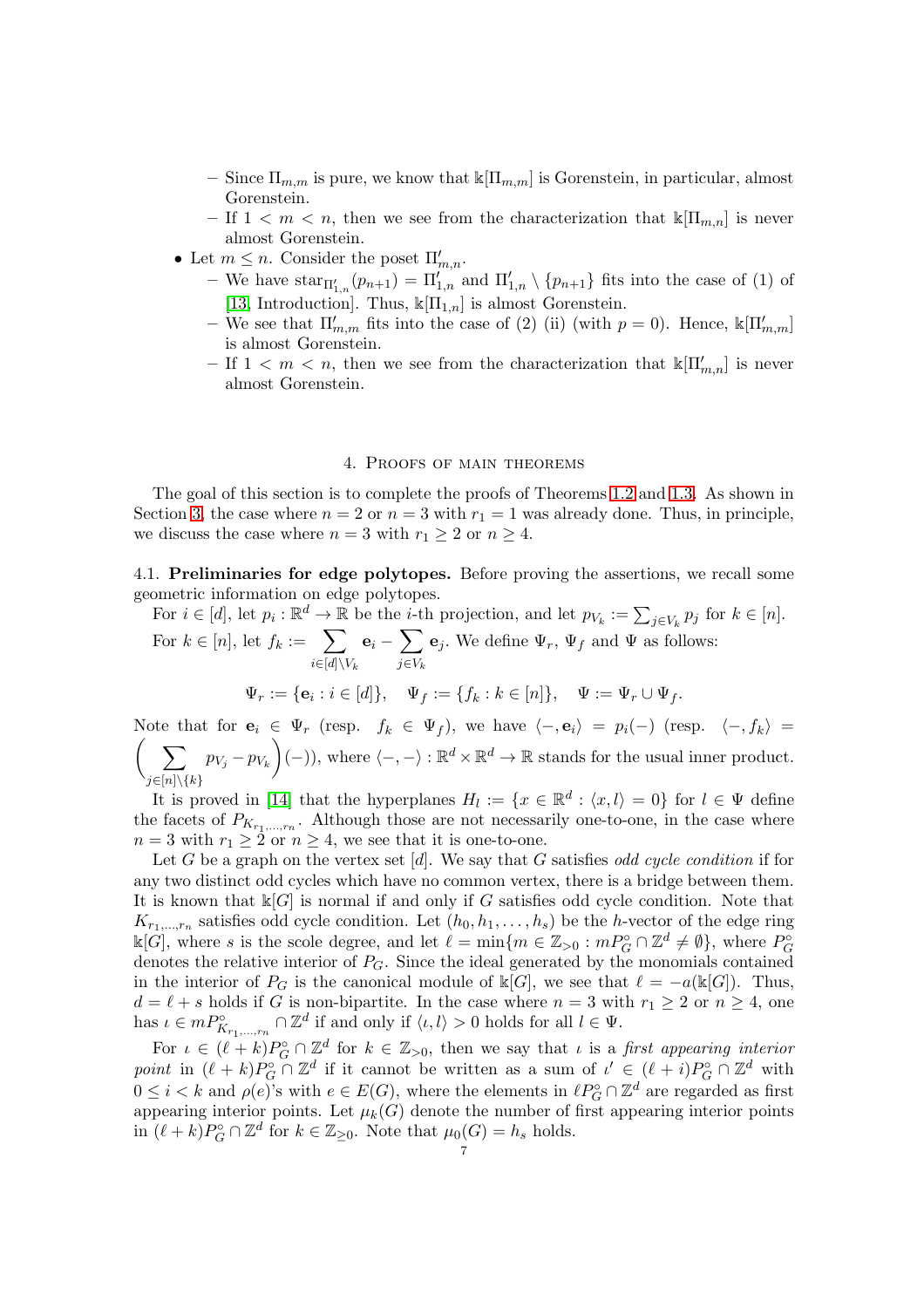In what follows, for the study of  $\mathbb{K}[K_{r_1,\ldots,r_n}]$  with  $1 \leq r_1 \leq \cdots \leq r_n$  and  $d = \sum_{i=1}^d r_i$ , we divide into the following three cases on  $K_{r_1,\ldots,r_n}$ :

- (A)  $2r_n < d$  and d is even;
- (B)  $2r_n < d$  and d is odd;
- (C)  $2r_n > d$ .

Given a graph G with the edge set  $E(G)$ , we say that  $\mathcal{M} \subset E(G)$  is a *perfect matching* (a.k.a. 1*-factor* ) if every vertex of G is incident to exactly one edge of M.

<span id="page-7-0"></span>**Lemma 4.1.** The complete multipartite graph  $K_{r_1,\,\dots,r_n}$  has a perfect matching if and only *if* d *is even and*  $2r_n \leq d$ .

*Proof.* Tutte's theorem (see, e.g., [\[4,](#page-14-3) Theorem 2.2.1]) claims that a graph G on the vertex set  $V(G)$  has a perfect matching if and only if  $q(G-U) \leq |U|$  holds for any  $U \subset V(G)$ , where  $q(.)$  denotes the number of connected components with odd cardinality and  $G - U$ denotes the induced subgraph of G by  $V(G) \setminus U$ .

When  $U = V(K_{r_1,\dots,r_n})$ , the inequality trivially holds. When  $U = \emptyset$ , we can see that  $q(G) = 0$  holds if and only if d is even.

Consider  $\emptyset \neq U \subsetneq V(K_{r_1,\dots,r_n})$ . If there are two verticies  $u, v$  in  $V(K_{r_1,\dots,r_n}) \setminus U$  with  $u \in V_i$  and  $v \in V_j$  with  $i \neq j$ , the number of connected components of  $K_{r_1,...,r_n} - U$  is equal to 1, so  $q(K_{r_1,\dots,r_n}-U) \leq |U|$  holds. If there exists  $k \in [n]$  with  $V(K_{r_1,\dots,r_n}) \setminus U \subset V_k$ , then it follows from  $1 \leq r_1 \leq \cdots \leq r_n$  and  $V_i \subset U$  for  $i \in [n] \setminus \{k\}$  that  $q(K_{r_1,\ldots,r_n} - U) \leq$  $r_k \leq r_n \leq |U|$ . Therefore, by considering the case  $k = n$ , we conclude the following:

$$
q(K_{r_1,\dots,r_n} - U) \le |U|
$$
 for any  $U \iff r_n \le \sum_{k \in [n-1]} r_k$  and d is even  
 $\iff 2r_n \le d$  and d is even.

 $\Box$ 

<span id="page-7-1"></span>**Proposition 4.2.** Let  $(h_0, h_1, \ldots, h_s)$  be the h-vector of  $\mathbb{K}[K_{r_1,\ldots,r_n}]$ .

- (a) In the case of (A), we have  $\ell = d/2$  and  $h_s = 1$ .
- (b) In the case of (B), we have  $\ell = (d+1)/2$  and  $h_s \geq 2$ .
- (c) In the case of (C), we have  $\ell = r_n + 1$  and  $h_s \geq 2$ .

*Proof.* In the case of (A), by Lemma [4.1,](#page-7-0) there exists a perfect matching  $\mathcal{M} \subset E(K_{r_1,\dots,r_n})$ , and we obtain  $\rho(\mathcal{M}) := \sum_{e \in \mathcal{M}} \rho(e) = \sum_{i \in [d]} \mathbf{e}_i$ . We can see that  $\rho(\mathcal{M})$  is the unique element in  $|\mathcal{M}| P^{\circ}_{K_{r_1,\dots,r_n}} \cap \mathbb{Z}^d$  since  $\langle \rho(\mathcal{M}), l \rangle > 0$  hold for all  $l \in \Psi$ , and it is clear that  $m P^{\circ}_{K_{r_1,\dots,r_n}} \cap \mathbb{Z}^d = \emptyset$  for  $m < |\mathcal{M}|$ . Therefore, we have  $\ell = |\mathcal{M}| = d/2$  and  $h_s = 1$ .

Next, assume the case of (B). We consider the induced subgraph  $K_{r_1,\dots,r_n} - \{v_n\}$  for  $v_n \in V_n$ . From the assumption, we observe that  $d-1$  is even and  $2\min\{r_{n-1}, r_n-1\} \leq$  $2r_n \leq d-1$  holds. Hence, we can take a perfect matching M' of  $K_{r_1,\dots,r_n} - \{v_n\}$  by Lemma [4.1.](#page-7-0) Take  $v_1 \in V_1$ , add the edge  $\{v_1, v_n\}$  to  $\mathcal{M}'$  and write  $\mathcal{M}''$  for it. Then we have  $\rho(\mathcal{M}'') = 2\mathbf{e}_{v_1} + \sum_{i \in [d] \setminus \{v_1\}} \mathbf{e}_i$ , and  $\langle \rho(\mathcal{M}'')_i, l \rangle > 0$  for all  $l \in \Psi$ . In fact, for  $f_1$ , we observe that

$$
\langle \rho(\mathcal{M}''), f_1 \rangle = \bigg(\sum_{i \in [n] \setminus \{1\}} p_{V_i} - p_{V_1}\bigg)(\rho(\mathcal{M}'')) = \sum_{k \in [n] \setminus \{1\}} r_k - (r_1 + 1) \ge \sum_{k \in [n] \setminus \{1,2\}} r_k - 1 > 0.
$$

Thus, we have  $\rho(\mathcal{M}'') \in |\mathcal{M}''| P^{\circ}_{K_{r_1,\dots,r_n}} \cap \mathbb{Z}^d$  and  $m P^{\circ}_{K_{r_1,\dots,r_n}} \cap \mathbb{Z}^d = \emptyset$  for  $m < |\mathcal{M}''|$ . Moreover, by exchanging  $v_1$  with another vertex of  $V_1$  or a vertex of  $V_2$  if  $r_1 = 1$ , we obtain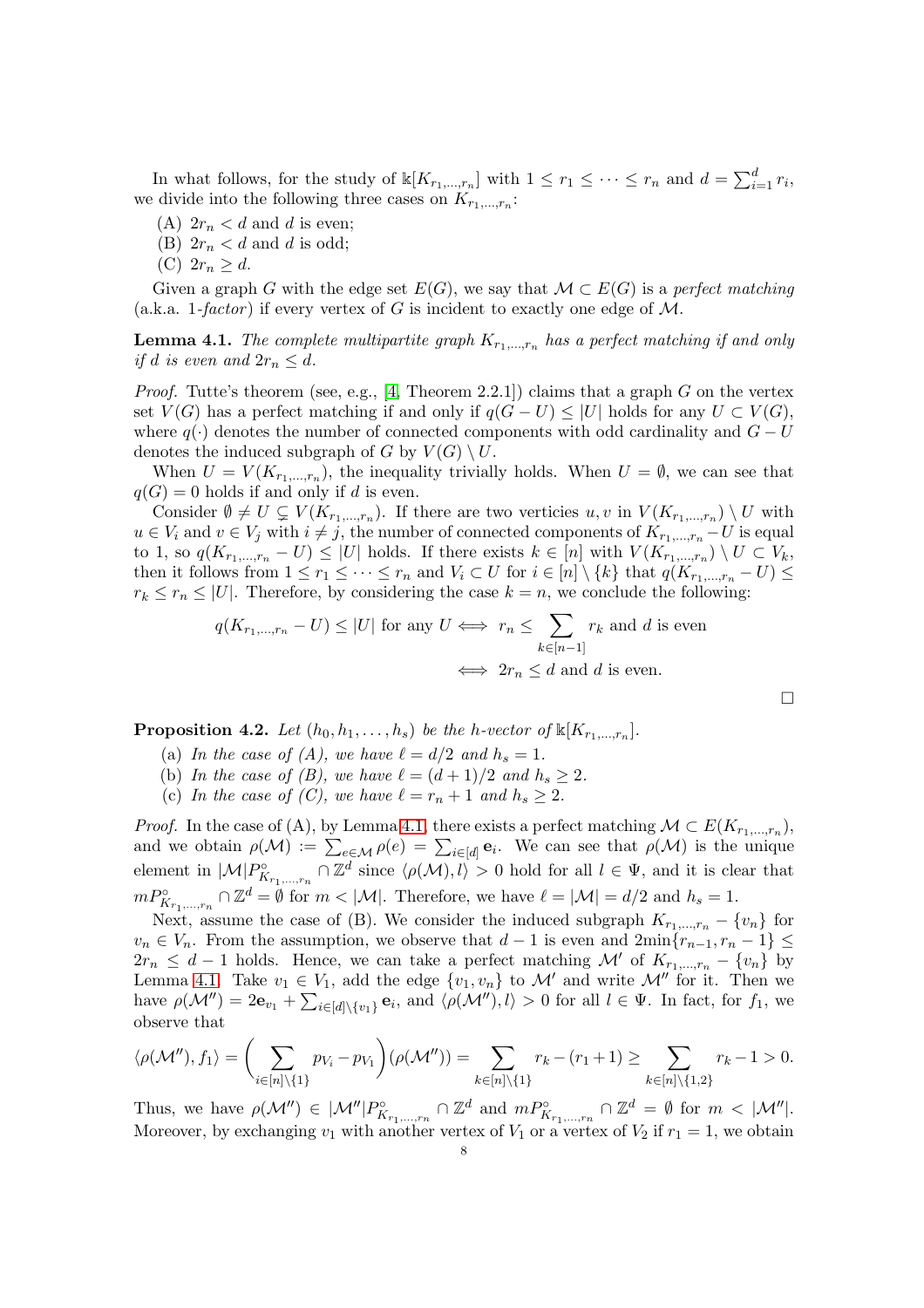$\rho(\mathcal{M}'') \in |\mathcal{M}''| P^{\circ}_{K_{r_1,\dots,r_n}} \cap \mathbb{Z}^d$  in the same way. Therefore, we have  $\ell = |\mathcal{M}''| = (d+1)/2$ and  $h_s \geq 2$ .

Finally, assume the case of (C). Let  $r'_n := \sum_{i \in [n-1]} r_i$  and let  $r''_n := r_n - r'_n$ . We join  $r'_n$  verticies of  $V_n$  to verticies of  $[d] \setminus V_n$  one-by-one, and join the remaining  $r''_n$  verticies of  $V_n$  to  $v_1$ , and join a vertex  $v_2 \in V_2$  to  $v_1$ . Let  $\mathcal E$  be the set of those edges. Then we have  $\rho(\mathcal{E}) = (r''_n + 2)\mathbf{e}_{v_1} + 2\mathbf{e}_{v_2} + \sum_{i \in [d] \setminus \{v_1, v_2\}} \mathbf{e}_i$ , and  $\langle \rho(\mathcal{E}), l \rangle > 0$  for all  $l \in \Psi$ . In fact, for  $f_1$ , we observe that

$$
\langle \rho(\mathcal{E}), f_1 \rangle = \sum_{k \in [n] \setminus \{1\}} r_k + 1 - (r_1 + r_n'' + 1) \ge \sum_{k \in [n] \setminus \{1, 2, n\}} r_k + r_n' > 0.
$$

Thus, we have  $\rho(\mathcal{E}) \in |\mathcal{E}| P^{\circ}_{K_{r_1,\dots,r_n}} \cap \mathbb{Z}^d$  and  $m P^{\circ}_{K_{r_1,\dots,r_n}} \cap \mathbb{Z}^d = \emptyset$  for  $m < |\mathcal{E}|$  since  $\langle \iota, r \rangle > 0$ for all  $\iota \in \ell P^{\circ}_{K_{r_1,\dots,r_n}} \cap \mathbb{Z}^d$  and  $r \in \Psi$ . Moreover, by exchanging  $v_2$  with another vertex of  $V_2$  or a vertex of  $V_3$  if  $r_2 = 1$ , we obtain  $\rho(\mathcal{E}) \in |\mathcal{E}| P^{\circ}_{K_{r_1,\dots,r_n}} \cap \mathbb{Z}^d$  in the same way. Therefore, we have  $\ell = |\mathcal{E}| = r_n + 1$  and  $h_s \geq 2$ .

<span id="page-8-1"></span>**Corollary 4.3.** Assume that  $n = 3$  with  $r_1 \geq 2$  or  $n \geq 4$ . If  $\mathbb{k}[K_{r_1,...,r_n}]$  is almost *Gorenstein, then*  $K_{r_1,\dots,r_n}$  *is in the case of (A).* 

*Proof.* In our assumption, we have  $d \geq 4$ . Note that  $s = d - \ell$ .

In the case of (B), since  $s = d - \ell = d - (d + 1)/2 = (d - 1)/2$  by Proposition [4.2](#page-7-1) (b), and d is odd, we see that  $s \geq 2$ . In the case of (C), since  $s = d - \ell = \sum_{i \in [n]} r_i - r_i - 1 =$  $\sum_{i\in[n-1]} r_i - 1$  by Proposition [4.2](#page-7-1) (c), we see that  $s \geq 2$ . Moreover, in both cases, we also know that  $h_s \geq 2$ . Therefore, these are never almost Gorenstein by Theorem [2.5.](#page-4-2)

4.2. Proof of Theorem [1.2.](#page-1-0) This subsection is devoted to proving Theorem [1.2.](#page-1-0) Since the case where  $n = 2$  or  $n = 3$  with  $r_1 = 1$  has been already done in Section [3,](#page-4-0) we assume that  $n = 3$  with  $r_1 \geq 2$  or  $n \geq 4$ . Under this assumption, we prove that  $\mathbb{K}[K_{r_1,\dots,r_n}]$  is level if and only if one of the following holds:

$$
n = 3 \text{ with } r_1 = r_2 = 2 \text{ or } r_1 = r_2 = r_3 = 3;
$$
  
\n
$$
n = 4 \text{ with } r_1 = r_2 = r_3 = 1;
$$
  
\n
$$
n = 5 \text{ with } r_1 = \dots = r_5 = 1.
$$
  
\n(4.1)

<span id="page-8-0"></span>Assume the case of (A). By Proposition [4.2,](#page-7-1) we have  $h_s = 1$ . Thus,  $\mathbb{K}[K_{r_1,\dots,r_n}]$  is Gorenstein if it is level (see Remark [2.2\)](#page-3-1). Hence,  $\mathbb{K}[K_{r_1,\dots,r_n}]$  is level if and only if  $K_{r_1,\dots,r_n} =$  $K_{2,2,2}$  or  $K_{1,1,1,1}$  by [\[15,](#page-15-5) Remark 2.8].

Therefore, in what follows, we consider the cases (B) and (C).

# "Only if" part:

Assume the case of (B). Take  $\mathcal{M}''$  and  $v_1 \in V_1$  as in the proof of Proposition [4.2.](#page-7-1) Then there exsists an edge  $\{i, j\} \in \mathcal{M}''$  such that  $i \notin V_1$  and  $j \notin V_1$ . Remove such edge from  $\mathcal{M}''$  and add  $\{v_1, i\}$  and  $\{v_1, j\}$  to  $\mathcal{M}''$ . Write  $\mathcal N$  for it. Then we have

$$
\rho(\mathcal{N}) = 4\mathbf{e}_{v_1} + \sum_{i \in [d] \setminus \{v_1\}} \mathbf{e}_i \in (\ell+1)P_{K_{r_1,\dots,r_n}} \cap \mathbb{Z}^d.
$$

Since there is only one entry which is more than 1, we see that  $\rho(\mathcal{N})$  cannot be written as a sum of  $\ell P^{\circ}_{K_{r_1,\dots,r_n}} \cap \mathbb{Z}^d$  and  $\rho(e)$  for  $e \in E(K_{r_1,\dots,r_n})$ . Hence, once we have  $\rho(\mathcal{N}) \in$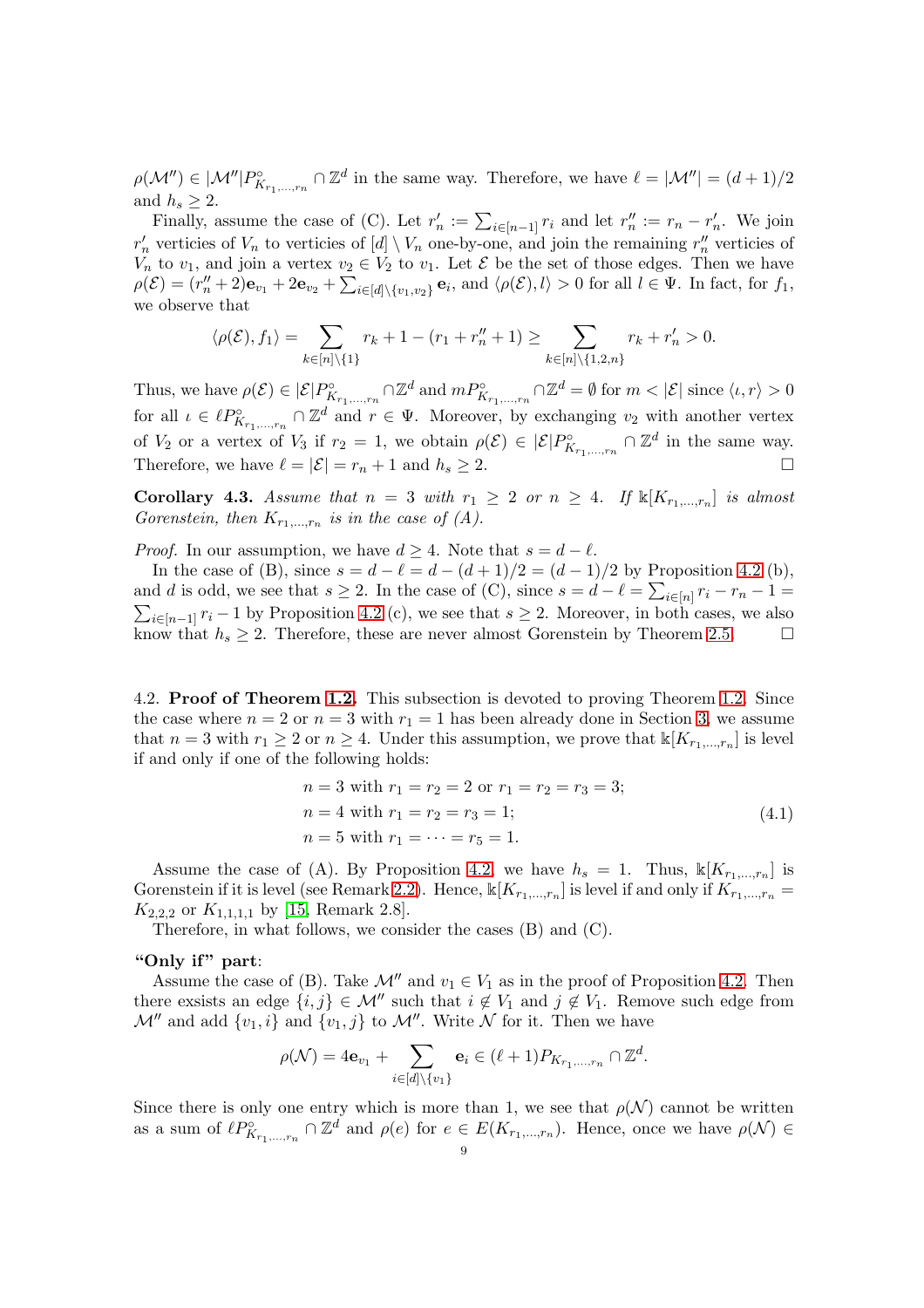$(\ell+1)P^{\circ}_{K_{r_1,\ldots,r_n}} \cap \mathbb{Z}^d$ , it is not level. Since we know  $\langle \rho(\mathcal{N}), r \rangle > 0$  for all  $r \in \Psi_r$ , we may observe those of  $\Psi_f$ :

$$
\langle f_1, \rho(\mathcal{N}) \rangle = \sum_{i \in [n] \setminus \{1\}} r_i - (r_1 + 3) > 0; \tag{4.2}
$$

$$
\langle f_k, \rho(\mathcal{N}) \rangle = \sum_{i \in [n] \setminus \{k\}} r_i + 3 - r_k > 0 \text{ for } k \in [n] \setminus \{1\}. \tag{4.3}
$$

The inequality  $(4.3)$  always holds by the assumption  $(B)$ . The inequality  $(4.2)$  holds if

<span id="page-9-1"></span><span id="page-9-0"></span>
$$
n \ge 6,
$$
  
\n
$$
n = 5 \text{ with } r_5 \ge 2,
$$
  
\n
$$
n = 4 \text{ with } r_4 \ge 3, \text{ or}
$$
  
\n
$$
n = 3 \text{ with } r_3 \ge 4.
$$

Therefore, in the case of (B),

 $\mathbb{K}[K_{r_1,\dots,r_n}]$  are not level except for  $K_{1,1,1,1,1}$ ,  $K_{1,1,1,2}$ ,  $K_{2,2,3}$ , and  $K_{3,3,3}$ .

Note that we can confirm that  $\mathbb{K}[K_{1,2,2,2}]$  is not level by using Macaulay2 ([\[6\]](#page-15-12)).

Assume the case of (C). Take  $\mathcal{E}, v_1 \in V_1$ , and  $v_2 \in V_2$  as in the proof of Proposition [4.2.](#page-7-1) In  $\mathcal{E}$ , let  $v_n \in V_n$  be the vertex adjacent to  $v_2$ , and let  $v'_n$  be the vertex adjacent to a vertex  $v'_2 \neq v_2$  of  $V_2$  or a vertex  $v_3 \in V_3$  if  $r_2 = 1$ . Remove  $\{v_2, v_n\}$  and  $\{v'_2, v'_n\}$  from  $\mathcal E$  and add  $\{v_1, v_n\}$ ,  $\{v_1, v_2'\}$  and  $\{v_1, v_n'\}$  to  $\mathcal{E}$ . Write  $\mathcal{N}'$  for it. Then we have

$$
\rho(\mathcal{N}') = (r''_n + 5)\mathbf{e}_{v_1} + \sum_{i \in [d] \setminus \{v_1\}} \mathbf{e}_i \in (\ell + 1)P_{K_{r_1, \dots, r_n}} \cap \mathbb{Z}^d.
$$

Then we see that  $\rho(\mathcal{N}')$  cannot be written as a sum of  $\ell P^{\circ}_{K_{r_1,\dots,r_n}} \cap \mathbb{Z}^d$  and  $\rho(e)$  for  $e \in E(K_{r_1,\dots,r_n})$ . Hence, once we have  $\rho(\mathcal{N}') \in (\ell+1)P^{\circ}_{K_{r_1,\dots,r_n}} \cap \mathbb{Z}^d$ , it is not level. Since we know  $\langle \rho(\mathcal{N}'), r \rangle > 0$  for all  $r \in \Psi_r$ , we may observe those of  $\Psi_f$ :

$$
\langle f_1, \rho(\mathcal{N}') \rangle = \sum_{i \in [n] \setminus \{1\}} r_i - (r_1 + r_n'' + 4) > 0; \tag{4.4}
$$

$$
\langle f_k, \rho(\mathcal{N}') \rangle = \sum_{i \in [n] \setminus \{k\}} r_i + r_n'' + 4 - r_k > 0 \text{ for } k \in [n] \setminus \{1\}. \tag{4.5}
$$

The inequality  $(4.5)$  always holds by  $(C)$ . The inequality  $(4.4)$  holds if

<span id="page-9-3"></span><span id="page-9-2"></span>
$$
n \ge 5,
$$
  
\n
$$
n = 4
$$
 with  $r_3 \ge 2$ , or  
\n
$$
n = 3
$$
 with  $r_2 \ge 3$ .

Thus, in the case of (C),

 $\mathbb{K}[K_{r_1,\dots,r_n}]$  is not level except for  $K_{2,2,r_3}$  with  $r_3 \geq 4$  and  $K_{1,1,1,r_4}$  with  $r_4 \geq 3$ .

Therefore, we obtain that  $\mathbb{K}[K_{r_1,\dots,r_n}]$  is not level if not in the case [\(4.1\)](#page-8-0).

# "If" part:

Our remaining task is to show that the edge rings of [\(4.1\)](#page-8-0) are level.

 $(K_{2,2,r_3} \text{ with } r_3 \geq 2)$ 

If  $r_3 = 2$ ,  $\mathbb{K}[K_{2,2,2}]$  is Gorenstein, and if  $r_3 = 3$ ,  $\mathbb{K}[K_{2,2,3}]$  is level by using Macaulay2.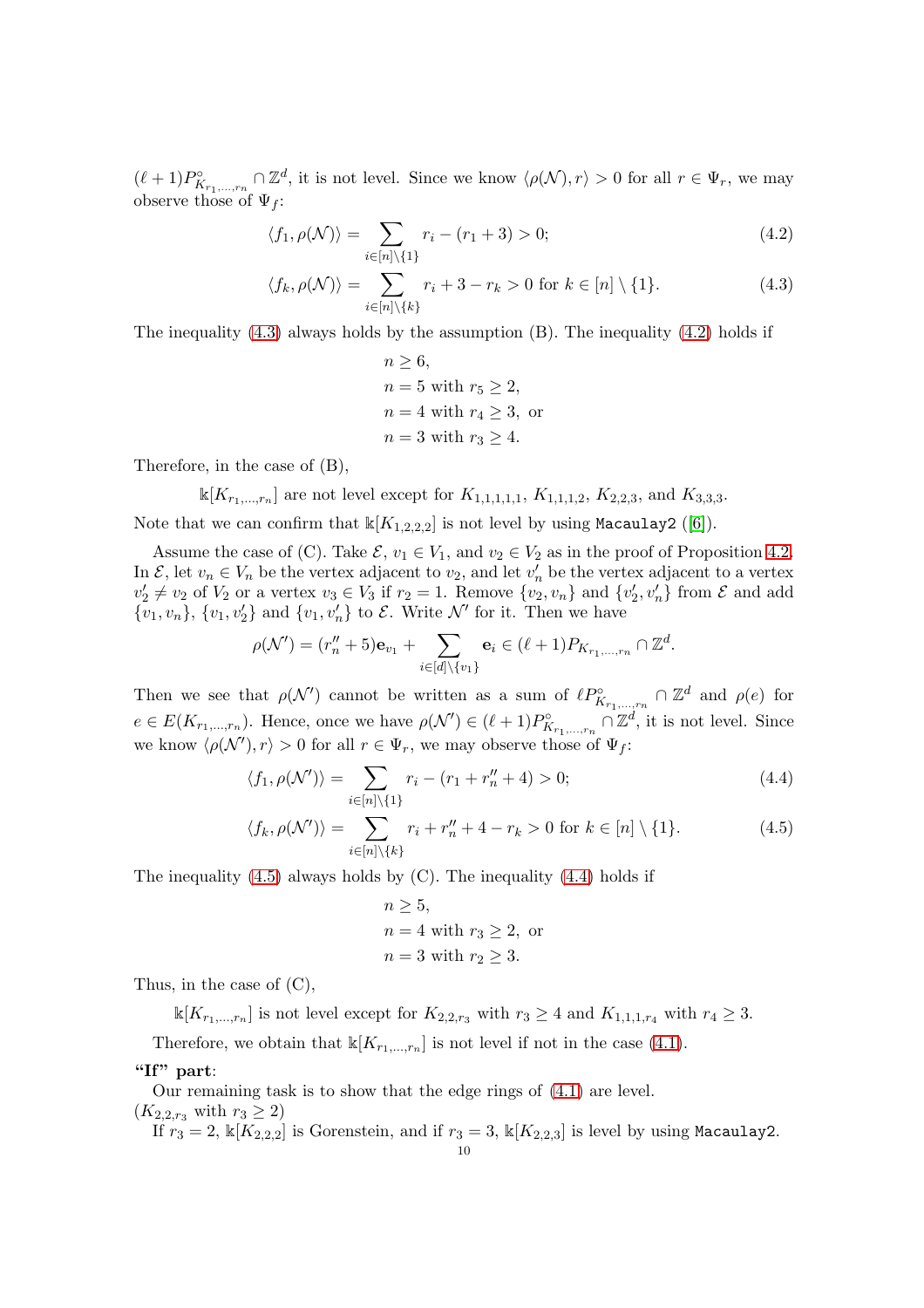Hence, let us assume that  $r_3 \geq 4$ . Then  $K_{r_1,\dots,r_n}$  satisfies (C). Thus, we have  $\ell = r_3 + 1$ . It is enough to show that for any  $k \geq 0$  and  $\iota \in (\ell + k)P^{\circ}_{K_{2,2,r_3}} \cap \mathbb{Z}^d$ ,  $\iota$  can be written as a sum of an element of  $\ell P^{\circ}_{K_{2,2,r_3}} \cap \mathbb{Z}^d$  and k elements of  $P_{K_{2,2,r_3}} \cap \mathbb{Z}^d$ , i.e.,  $\rho(e_1), \ldots, \rho(e_k)$ with  $e_1, \ldots, e_k \in E(K_{2,2,r_3})$ . We show this by induction on k. The case  $k = 0$  trivially holds.  $\setminus$ 

We have  $\left( \sum_{i \in [d]} p_i \right)$  $(i) = 2(\ell + k) = 2r_3 + 2k + 2 \geq 2r_3 + 4, p_i(\iota) > 0$  for  $i \in [d],$  $p_{V_1}(\iota), p_{V_2}(\iota) \geq 2$ , and  $p_{V_3}(\iota) \geq r_3$ . In the case  $p_{V_3}(\iota) = r_3$ , we can see that  $\langle \iota, f_j \rangle > 0$ holds, that is,  $p_{V_j}(\iota) \geq 3$  for  $j = 1, 2$ , and there exsist a  $v_1 \in V_1$  and a  $v_2 \in V_2$  such that  $p_{v_j}(\iota) \geq 2$  for  $j = 1, 2$ . Let  $\iota' := \iota - \rho(\{v_1, v_2\})$ . If  $\langle \iota', \iota \rangle > 0$  holds for  $\iota \in \Psi$ , we have  $\iota' \in (\ell + k - 1)P^{\circ}_{K_{2,2,r_3}} \cap \mathbb{Z}^d$ . It is enough to discuss that of  $f_3$ :

$$
\langle \iota', f_3 \rangle = \left( \sum_{k \in \{1, 2\}} p_{V_k} \right) (\iota) - 2 - p_{V_3}(\iota) = (r_3 + 2k + 2) - 2 - r_3 > 0.
$$

In the case  $p_{V_3}(\iota) \ge r_3 + 1$ , there exists a  $v_3 \in V_3$  such that  $p_{v_3}(\iota) = 2$ . We may assume that  $p_{V_1}(\iota) \leq p_{V_2}(\iota)$ . Then there is a  $v_2' \in V_2$  such that  $p_{v_2'}(\iota) \geq 2$ . Let  $\iota' := \iota - \rho(\{v_2', v_3\})$ . If we have  $\langle \iota, l \rangle > 0$  for  $l \in \Psi$ , we obtain  $\iota' \in (\ell + k - 1)P^{\circ}_{K_{2,2,r_3}} \cap \mathbb{Z}^d$ . It is enough to discuss that of  $f_1$ :

$$
\langle \iota', f_1 \rangle = \left( \sum_{k \in \{2,3\}} p_{V_k} \right) (\iota) - 2 - p_{V_1}(\iota) \ge p_{V_3}(\iota) - 2 > 0.
$$

Therefore, we obtain the desired result.

 $(K_{3,3,3})$ 

In the same way as above, it is enough to show that for any  $k \geq 0$  and  $\iota \in (\ell +$  $k)P^{\circ}_{K_{3,3,3}} \cap \mathbb{Z}^d$ ,  $\iota$  can be written as a sum of an element of  $\ell P^{\circ}_{K_{3,3,3}} \cap \mathbb{Z}^d$  and  $\rho(e_1), \ldots, \rho(e_k)$ with  $e_1, \ldots, e_k \in E(K_{3,3,3}).$ 

By  $\ell = 5$ , we have  $\left( \sum_{i \in [d]} p_i \right)$  $\overline{ }$  $(k) = 2(k + k) = 2k + 10 \ge 12$ . We may assume that  $p_{V_1}(\iota) \leq p_{V_2}(\iota) \leq p_{V_3}(\iota)$ . If we have  $p_{V_1}(\iota) = p_{V_2}(\iota) = 3$ , we obtain  $p_{V_3}(\iota) = 2k + 4 \geq 6$ and  $\langle t', f_3 \rangle \leq 0$ . This is a contradiction. Thus, we have  $4 \leq p_{V_2}(\iota) \leq p_{V_3}(\iota)$ . Hence, there exsist a  $v_2 \in V_2$  and  $v_3 \in V_3$  such that  $p_{v_j}(\iota) \geq 2$  for  $j = 1, 2$ . Let  $\iota' := \iota - \rho(\{v_2, v_3\})$ . If  $\langle t', l \rangle > 0$  holds for all  $l \in \Psi$ , we obtain  $t' \in (\ell + k - 1)P_{K_{3,3,3}}^{\circ} \cap \mathbb{Z}^{d}$ . It is enough to discuss that of  $f_1$ :

$$
\langle \iota', f_1 \rangle = \left( \sum_{k \in \{2,3\}} p_{V_k} \right) (\iota) - 2 - p_{V_1}(\iota) = \left( p_{V_2} - p_{V_1} \right) (\iota) + \left( p_{V_3}(\iota) - 2 \right) > 0.
$$

Therefore, we obtain the desired result.

 $(K_{1,1,1,r_4} \text{ with } r_4 \geq 1)$ 

We can see that  $\mathbb{K}[K_{1,1,1,1}]$  is Gorenstein, and we can check by Macaulay2 that  $\mathbb{K}[K_{1,1,1,2}]$ is level. For  $r_4 \geq 3$ , by Proposition [4.2](#page-7-1) (c),  $K_{1,1,1,r_4}$  is in the case of (C) and  $s = d-r_4-1 =$ 2. It is always level by Theorem [2.3.](#page-3-2)

 $(\Bbbk[K_{1,1,1,1,1}])$ 

We can check by Macaulay2 that  $\mathbb{k}[K_{1,1,1,1,1}]$  is level.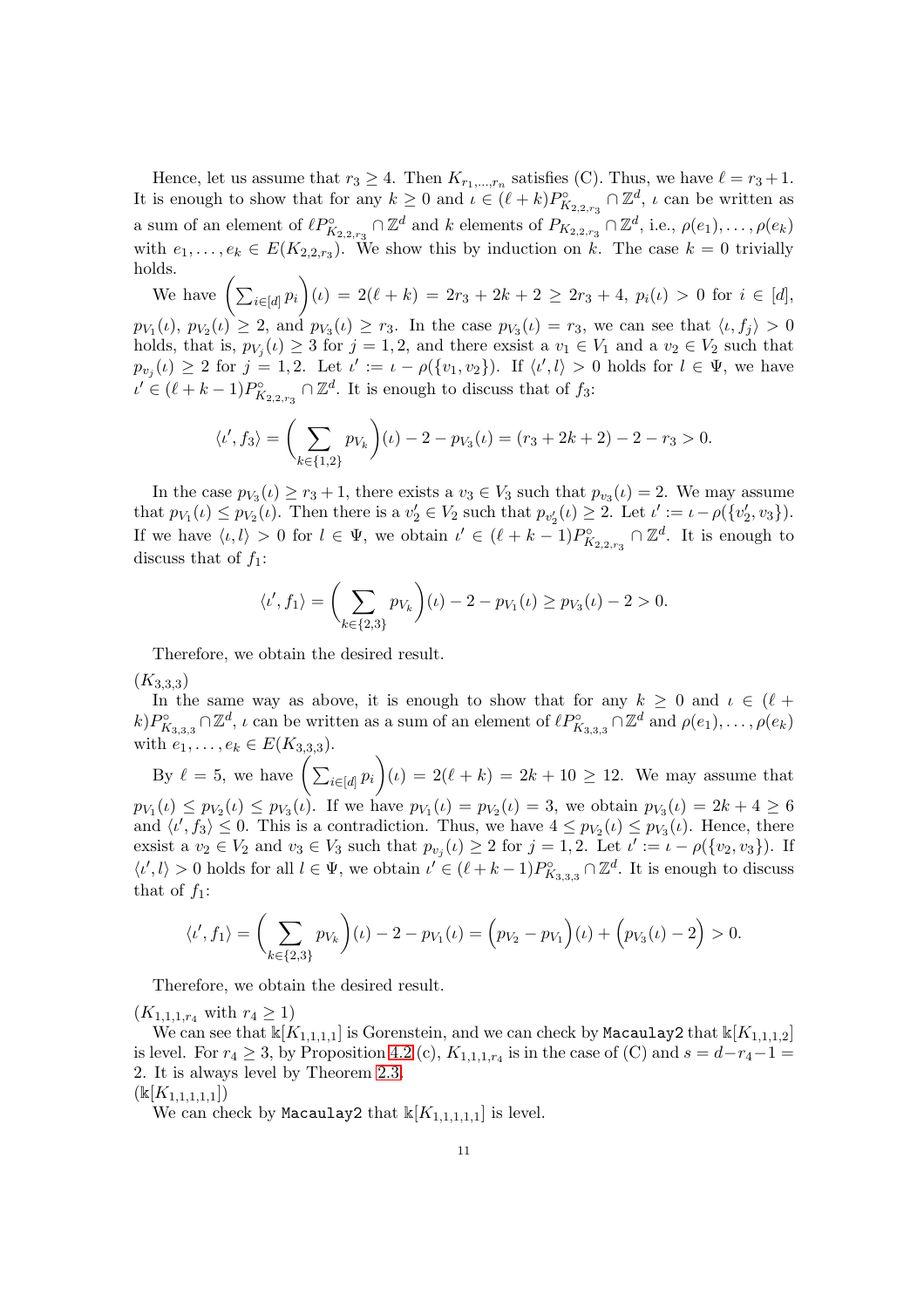4.3. **Proof of Theorem [1.3.](#page-2-0)** We still assume the condition  $n = 3$  with  $r_1 \geq 2$  or  $n \geq 4$ . This subsection is devoted to giving a proof of Theorem [1.3.](#page-2-0)

We recall a notion of Ehrhart polynomials. Let  $P \subset \mathbb{R}^N$  be an integral convex polytope, which is a convex polytope all of whose vertices belong to  $\mathbb{Z}^N$ . For  $m \in \mathbb{Z}_{>0}$ , consider the number of integer points contained in  $mP \cap \mathbb{Z}^N$ . Then it is known that such number  $|mP \cap \mathbb{Z}^N|$  can be described by a polynomial in m of degree dim P, denoted by  $i(P, m)$ . The enumerating polynomial  $i(P, m)$  is called the *Ehrhart polynomial* of P. For the introduction to the Ehrhart polynomials, see, e.g., [\[1\]](#page-14-4).

Throughout the remaining parts of this section, let  $R = \mathbb{k}[K_{r_1,\dots,r_n}]$ . Note that R is normal since  $K_{r_1,\dots,r_n}$  satisfies odd cycle condition. Regarding the definition of almost Gorensteinness, let C be the cokernel of the injection  $R \to \omega_R(-a)$ . Note that C is a Cohen–Macaulay R-module of dimension  $d-1$ . Our goal is to characterize when  $e(C)$  =  $\mu(C)$  holds. For this, we prepare the following two lemmas.

<span id="page-11-1"></span>Lemma 4.4. *Assume the case of (A). Then*

$$
e(C) = \sum_{k \in [n]} \left(\frac{d}{2} - r_k - 1\right) \binom{d-2}{r_k-1}.
$$

*Proof.* Let  $i(P_{K_{r_1,...,r_n}}, m) = c_{d-1}m^{d-1} + c_{d-2}m^{d-2} + \cdots + 1$  be the Ehrhart polynomial of  $P_{K_{r_1,\ldots,r_n}}$ . Since R is normal, we see that  $H(R,m) = i(P_{K_{r_1,\ldots,r_n}},m)$ . Note that  $i(P^{\circ}_{K_{r_1,...,r_n}},m) = (-1)^{d-1} i(P_{K_{r_1,...,r_n}},-m)$  holds. (See, e.g., [\[1,](#page-14-4) Theorem 4.1].) From an exact sequence [\(2.1\)](#page-3-3), we can see that the Hilbert function  $H(C, m)$  of C coincides with

$$
i(P_{K_{r_1,\ldots,r_n}}^\circ,m+\ell)-i(P_{K_{r_1,\ldots,r_n}},m),
$$

where  $\ell = -a(R)$ . This implies that the leading coefficient of  $H(C, m)$  coincides with  $(d-1)\ell c_{d-1} - 2c_{d-2}$ . Note that dim  $C = d - 1$ . Thus,

$$
e(C) = (d-2)!((d-1)\ell c_{d-1} - 2c_{d-2}).
$$

Here, [\[15,](#page-15-5) Theorem 2.6] claims that

$$
i(P_{K_{r_1,\dots,r_n}},m) = {d+2m-1 \choose d-1} - \sum_{k \in [n]} \sum_{1 \le i \le j \le r_k} {j-i+m-1 \choose j-i} {d-j+m-1 \choose d-j}.
$$

Hence, a direct computation shows that

$$
(d-1)!c_{d-1} = 2^{d-1} - \sum_{k \in [n]} \sum_{j \in [r_k]} \binom{d-1}{j-1} \text{ (see [15, Corollary 2.7]), and}
$$

$$
(d-2)!c_{d-2} = 2^{d-3}d - \sum_{k \in [n]} \sum_{j \in [r_k]} \left( \binom{d-2}{j-2} + \frac{d-2}{2} \left( \binom{d-3}{j-3} + \binom{d-3}{j-1} \right) \right).
$$

Remark  $\ell = d/2$  by Proposition [4.2](#page-7-1) (a). Therefore, we conclude that

$$
e(C) = \sum_{k \in [n]} \sum_{j \in [r_k]} \left( 2\binom{d-2}{j-2} + (d-2)\left(\binom{d-3}{j-3} + \binom{d-3}{j-1}\right) - \frac{d}{2}\binom{d-1}{j-1} \right),
$$

where we set  $\binom{n}{r}$  $r \choose r$  for  $r \in \mathbb{Z}_{< 0}$  to be 0. By using

<span id="page-11-0"></span>
$$
\binom{n-1}{r-1} + \binom{n-1}{r} = \binom{n}{r} \text{ for } n, r \in \mathbb{Z},\tag{4.6}
$$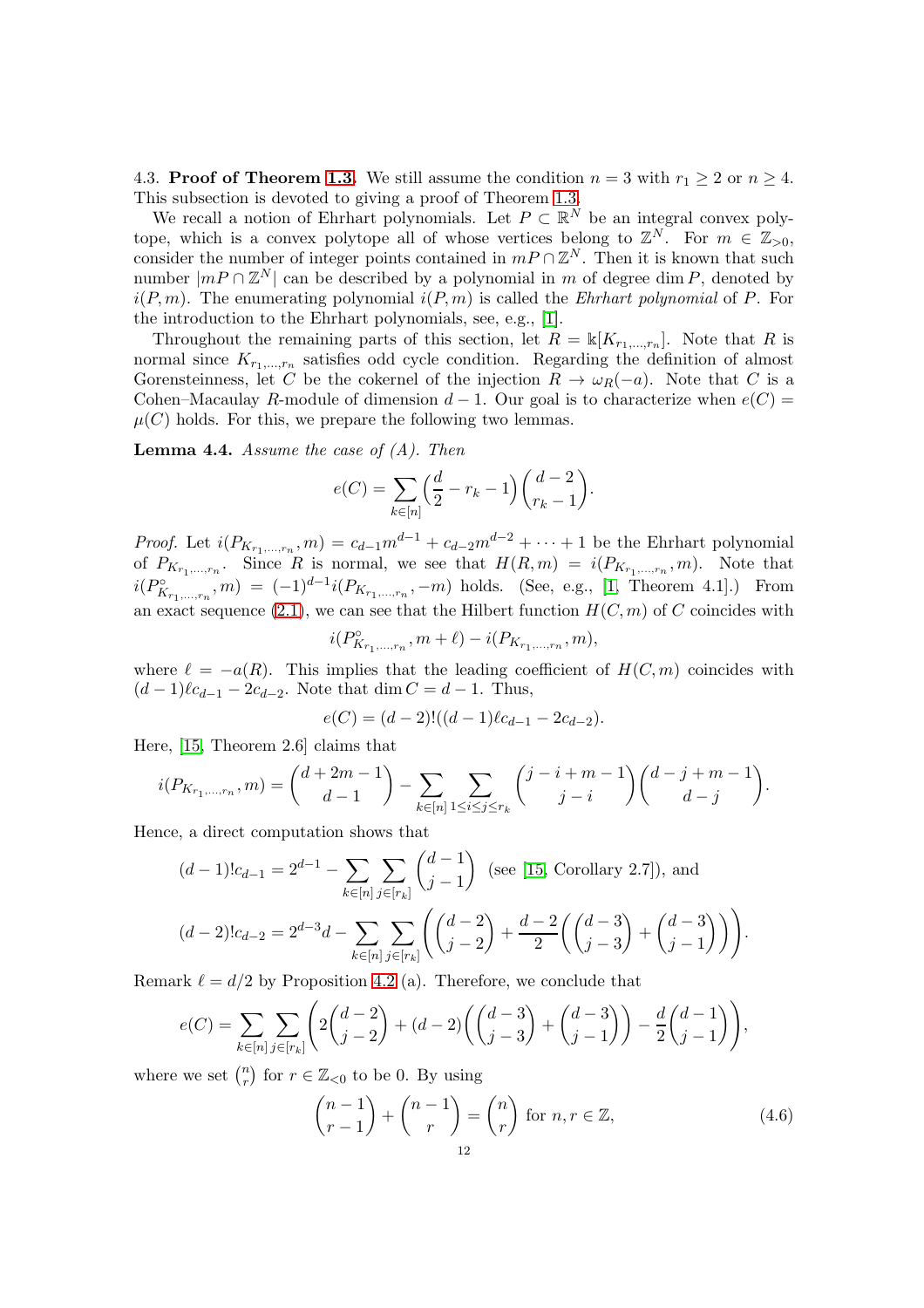we obtain that

<span id="page-12-0"></span>
$$
e(C) = \sum_{k \in [n]} \sum_{j \in [r_k]} \left( \frac{d}{2} \binom{d-1}{j-1} - 2(d-1) \binom{d-2}{j-1} + 2(d-2) \binom{d-3}{j-1} \right).
$$

It is enough to prove that

$$
\sum_{j \in [r_k]} \left( \frac{d}{2} \binom{d-1}{j-1} - 2(d-1) \binom{d-2}{j-1} + 2(d-2) \binom{d-3}{j-1} \right) = \left( \frac{d}{2} - r_k - 1 \right) \binom{d-2}{r_k - 1} \tag{4.7}
$$

holds. We prove this by induction on  $r_k$ . We can directly see that [\(4.7\)](#page-12-0) holds when  $r_k = 1$ . Suppose that  $r_k > 1$ . By the hypothesis of induction, we have

$$
\sum_{j \in [r_k+1]} \left( \frac{d}{2} \binom{d-1}{j-1} - 2(d-1) \binom{d-2}{j-1} + 2(d-2) \binom{d-3}{j-1} \right)
$$
  
= 
$$
\left( \frac{d}{2} - r_k - 1 \right) \binom{d-2}{r_k-1} + \left( \frac{d}{2} \binom{d-1}{r_k} - 2(d-1) \binom{d-2}{r_k} + 2(d-2) \binom{d-3}{r_k} \right).
$$

By using  $(d - r_k - p)$  $\int d-p$  $r_k$  $\setminus$  $= (d - p)$  $\int d-p-1$  $r_k$  $\setminus$ for  $p = 1, 2$  and  $(4.6)$ , we obtain that

$$
\left(\frac{d}{2} - r_k - 1\right) \left( \binom{d-1}{r_k} - \binom{d-2}{r_k} \right) \n+ \left( \frac{d}{2} \binom{d-1}{r_k} - 2(d-1) \binom{d-2}{r_k} + 2(d-r_k-2) \binom{d-2}{r_k} \right) \n= (d - r_k - 1) \binom{d-1}{r_k} - \left( \frac{d}{2} + r_k + 1 \right) \binom{d-2}{r_k} \n= (d-1) \binom{d-2}{r_k} - \left( \frac{d}{2} + r_k + 1 \right) \binom{d-2}{r_k} = \left( \frac{d}{2} - r_k - 2 \right) \binom{d-2}{r_k}.
$$

This completes the proof.  $\Box$ 

<span id="page-12-1"></span>Lemma 4.5. *Assume the case of (A). Then*

$$
\mu(C) = \sum_{k \in [n]} \sum_{j \in [\frac{d}{2} - r_k - 1]} \binom{r_k - 1 + 2j}{r_k - 1},
$$

*where we let*  $\sum$  $j \in [\frac{d}{2} - r_k - 1]$  $\int r_k - 1 + 2j$  $r_k-1$  $\setminus$  $= 0$  *if*  $r_k = \frac{d}{2}$  $\frac{a}{2} - 1.$ 

*Proof.* Remark  $\ell = d/2$ .

Since  $\mu(C) = \sum_{j \ge \ell} \mu_j(\omega_{K_{r_1,\dots,r_n}}) - 1 = \sum_{j \ge \ell+1} \mu_j(\omega_{K_{r_1,\dots,r_n}}) = \sum_{j \ge 1} \mu_j(K_{r_1,\dots,r_n}),$ where we recall that  $\mu_j(G)$  is the number of first appearing interior points. We compute  $\mu_j(K_{r_1,\ldots,r_n})$  for  $j\geq 1$ .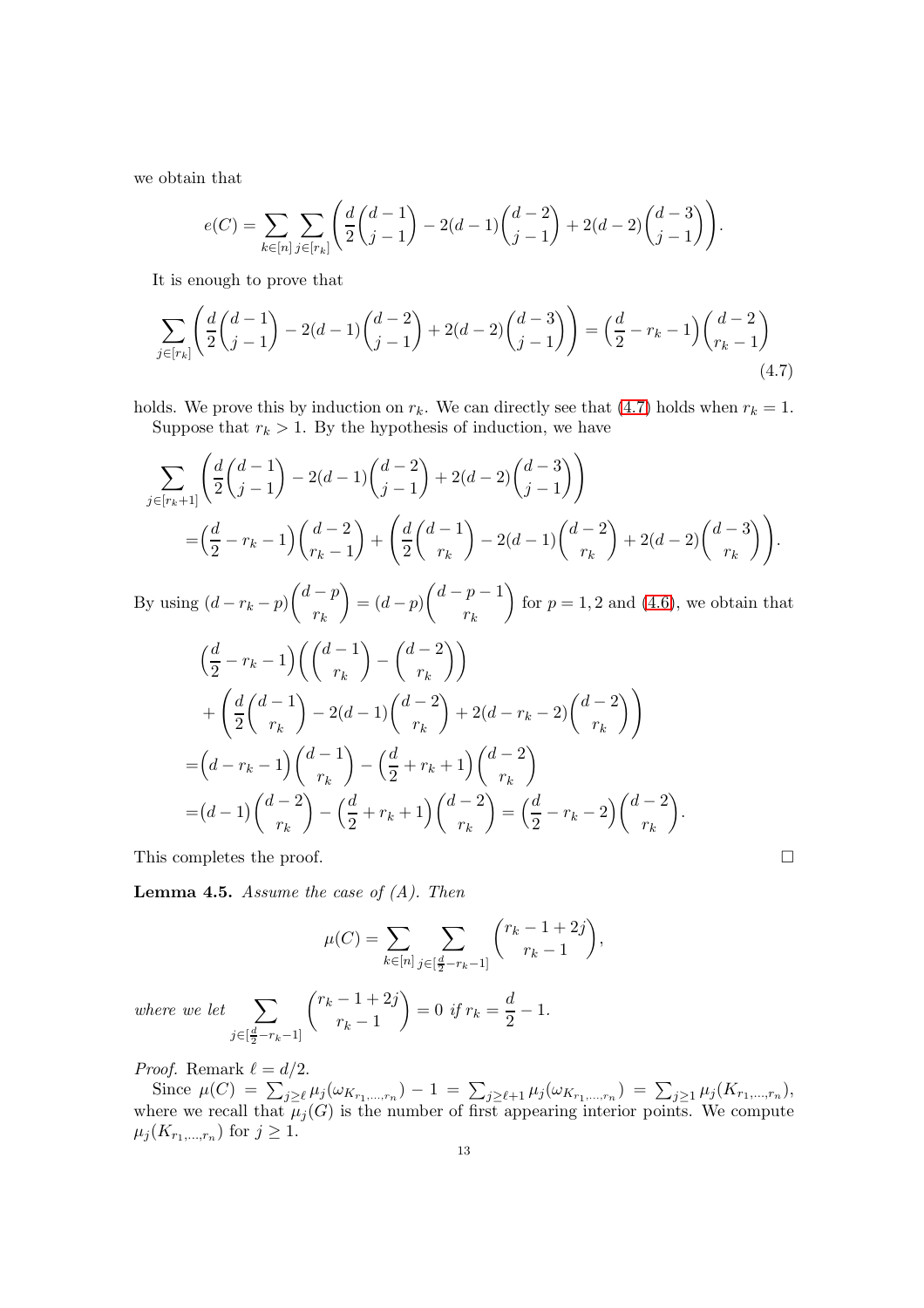From Lemma [4.6](#page-13-0) below, we see that  $\iota \in (\ell + j)P_{K_{r_1,\ldots,r_n}} \cap \mathbb{Z}^d \ (j \geq 1)$  is a first appearing interior point if and only if there exists  $k \in [n]$  such that  $\iota$  satisfies

$$
\begin{cases} p_{V_j}(\iota) = r_k + 2j, \\ p_i(\iota) = 1 \text{ for } i \in [d] \setminus V_k, \text{ and} \\ \langle \iota, f_k \rangle = (d - r_k) - (r_k + 2j) > 0, \text{ that is, } 1 \le j \le d/2 - r_k - 1. \end{cases}
$$

Hence, for  $j$  and  $k$  respectively, we observe that the number of first appearing interior points is  $\int_{0}^{r} r_k - 1 + 2j$  $r_k-1$ ), and so  $\mu(C) = \sum$  $j \geq 1$  $\mu_j(K_{r_1,...,r_n}) = \sum$  $j \geq 1$  $\sum$  $k \in [n]$  $\int r_k - 1 + 2j$  $r_k-1$ Í  $\Box$ 

<span id="page-13-0"></span>**Lemma 4.6.** Assume the case of (A). Given  $\iota \in (\ell + j)P^{\circ}_{K_{r_1,\dots,r_n}} \cap \mathbb{Z}^d$  for each  $j \geq 0$ ,  $\iota$  is *a first appearing interior point if and only if there exists*  $k \in [n]$  *such that* 

$$
\begin{cases} p_{V_j}(\iota) = r_k + 2j, \\ p_i(\iota) = 1 \text{ for } i \in [d] \setminus V_k. \end{cases} \tag{4.8}
$$

*Proof.* "If" part: By the condition on  $\iota$ , we see that  $\iota$  cannot be written as a sum of an element of  $(\ell + j')P^{\circ}_{K_{r_1,\dots,r_n}} \cap \mathbb{Z}^d$  with  $j' < j$  and  $\rho(e_1), \dots, \rho(e_{j'})$  with  $e_1, \dots, e_{j'} \in$  $E(K_{r_1,\ldots,r_n})$ . Thus, we obtain the desired result.

"Only if" part: We prove the assertion by induction on  $j \geq 0$ . If  $j = 0$ , then  $\sum_{i \in [d]} e_i$ is the unique first appearing interior point in  $\ell P^{\circ}_{K_{r_1,\dots,r_n}} \cap \mathbb{Z}^d$ .

Let  $j \geq 1$ . Let  $r'_k := p_{V_k}(\iota) - r_k$  for  $k \in [n]$ . By the hypothesis of induction, there are at least two k's with  $r'_k \neq 0$ . Take these  $r'_{k_1} \geq r'_{k_2} \geq \cdots \geq r'_{k_s} > 0$  and  $k_p > k_q$  if  $r'_{k_p} = r'_{k_q}$ . Remark  $s \geq 2$ . Then there are  $v_{k_1} \in V_{k_1}$  and  $v_{k_2} \in V_{k_2}$  such that  $p_{v_{k_1}}, p_{v_{k_2}} \geq 2$ .

If we can have  $\iota' = \iota - \rho(\{v_{k_1}, v_{k_2}\}) \in (\ell + j - 1)P^{\circ}_{K_{r_1,\dots,r_n}} \cap \mathbb{Z}^d$ , then  $\iota$  is not a first appearing interior point. Since  $\langle u', r \rangle > 0$  for  $r \in \Psi_r$  holds, we may show that  $\langle u', f_k \rangle > 0$ with  $k = \max\{p_{V_j}(t) : j \in [n]\}.$  We see that k should be one of  $k_1$ ,  $k_3$  and n.

 $(k = k_1)$  We have  $\langle \iota', f_{k_1} \rangle = \langle \iota, f_{k_1} \rangle > 0$ .  $(k = k_3)$  We see that  $p_{V_{k_1}}(\iota) = p_{V_{k_2}}(\iota) = p_{V_{k_3}}(\iota)$ . Remark  $p_{V_k}(\iota) = r_k + r'_k$ . Then

$$
\langle \iota', f_{k_3} \rangle = \left( \sum_{i \in [n] \setminus \{k_3\}} p_{V_i} \right) (\iota) - 2 - p_{V_{k_3}}(\iota)
$$
  
= 
$$
\left( \sum_{i \in [n] \setminus \{k_1, k_2, k_3\}} p_{V_i} \right) (\iota) + (r_{k_2} - 1) + (r'_{k_2} - 1) > 0.
$$

 $(k = n)$  If  $r'_n \geq r'_{k_2}$ , then we have  $n = k_1$  or  $k_2$ , so we can deduce the case  $k = k_1$  or  $k_3$ . Hence, we may assume that  $r'_n < r'_{k_2}$ . Then we see that

$$
\langle \iota', f_n \rangle = \left( \sum_{i \in [n-1]} p_{V_i} \right) (\iota) - 2 - p_{V_n}(\iota)
$$
  
 
$$
\ge \left( \sum_{i \in [n-1]} r_i - r_n \right) + \left( r'_{k_1} - 1 \right) + \left( r'_{k_2} - r'_n - 1 \right) > 0.
$$

Therefore, we obtain the desired result.

<span id="page-13-1"></span>**Lemma 4.7.** Let  $r_1, \ldots, r_n$  be positive integers with  $1 \leq r_1 \leq \cdots \leq r_n$ , let  $d = \sum_{i \in [n]} r_i$ *be even.* Assume that  $n = 3$  with  $r_1 \geq 2$  or  $n \geq 4$ . Then n and  $(r_1, \ldots, r_n)$  satisfy one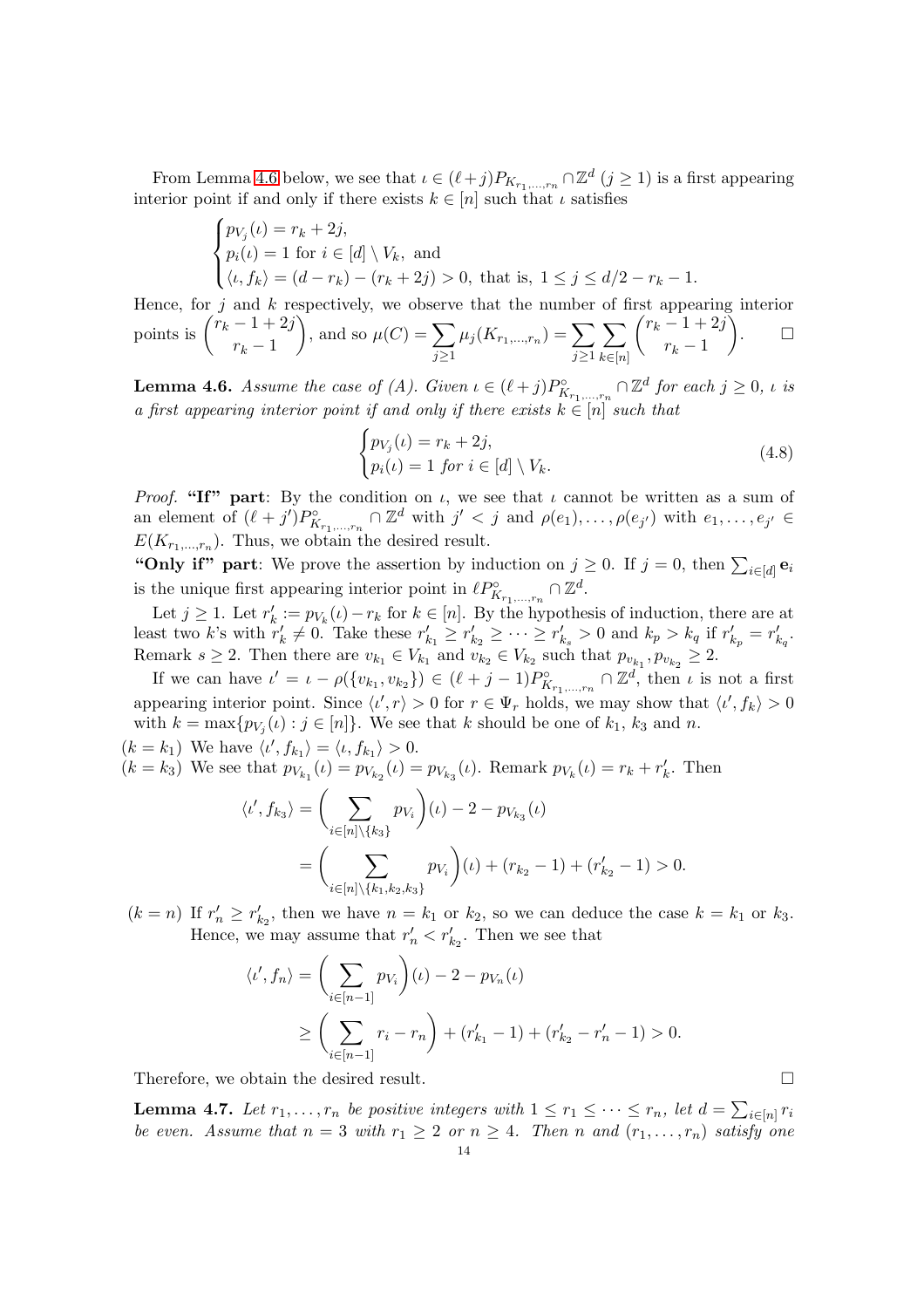*of the conditions (iii)—(vi) in Theorem [1.3](#page-2-0) if and only if*  $r_i \in \{1, d/2 - 1\}$  *holds for any*  $i \in [n]$ .

*Proof.* Since "only if" part is easy to see, we prove "if" part.

Assume that  $r_i \in \{1, d/2 - 1\}$  holds for any  $i \in [n]$ . Note that  $d \geq n$  by definition. Let  $\alpha$  be the number of  $r_i$ 's with  $r_i = d/2 - 1$ . Then  $r_1 = \cdots = r_{n-\alpha} = 1$ . Thus, we have  $d = (n - \alpha) + (d/2 - 1)\alpha.$ 

The case  $\alpha = 0$  is nothing but the case (vi). Note that n should be even by  $d = n$ . If  $\alpha = 1$ , then  $d = (n-1) + (d/2 - 1)$  holds by definition, which implies that  $d = 2n - 4$ . Thus, this corresponds to the case (v).

Suppose  $\alpha \geq 2$ . When  $n \geq 5$ , we see that  $d = (d/2 - 2)\alpha + n \geq d - 4 + n > d$ , a contradiction. Hence,  $n = 3$  or  $n = 4$ .

- Let  $n = 3$ . Since we assume  $r_1 \geq 2$ , we may discuss the case  $\alpha = 3$ . Then  $d = 3(d/2 - 1)$  holds, i.e.,  $d = 6$ . Hence, we obtain that  $r_1 = r_2 = r_3 = 2$ , which is the case (iii).
- Let  $n = 4$ . If  $\alpha = 2$ , then we see that  $r_3(= r_4)$  can be arbitrary, which is the case (iv). If  $\alpha = 3$  (resp.  $\alpha = 4$ ), then  $d = 1 + 3(d/2 - 1)$  (resp.  $d = 4(d/2 - 1)$ ) holds, i.e.,  $d = 4$ . Hence, we obtain that  $r_1 = \cdots = r_4 = 1$ , which is included in (iv).

$$
\qquad \qquad \Box
$$

Now, we are ready to give a proof of Theorem [1.3.](#page-2-0) Since the case where  $n = 2$  or  $n = 3$ with  $r_1 = 1$  has been already done in Section [3,](#page-4-0) we assume that  $n = 3$  with  $r_1 \geq 2$  or  $n \geq 4$ . Under this assumption, it suffices to prove that  $\mathbb{K}[K_{r_1,\dots,r_n}]$  is almost Gorenstein if and only if d is even and  $r_i \in \{1, d/2 - 1\}$  for any  $i \in [n]$  by Lemma [4.7.](#page-13-1) Then we may assume the case (A) by Corollary [4.3.](#page-8-1) Remark that  $1 \leq r_k \leq d/2 - 1$  holds. By Lemmas [4.4](#page-11-1) and [4.5,](#page-12-1) we have  $e(C) = \sum$  $k \in [n]$  $e_k(C)$  and  $\mu(C) = \sum$  $k \in [n]$  $\mu_k(C)$ , where

$$
e_k(C) := \left(\frac{d}{2} - r_k - 1\right) \binom{d-2}{r_k - 1} \text{ and } \mu_k(C) = \sum_{j \in \left[\frac{d}{2} - r_k - 1\right]} \binom{r_k - 1 + 2j}{r_k - 1} \text{ for each } k \in [n].
$$

- If  $r_k = 1$ , then we have  $e_k(C) = \mu_k(C) = d/2 2$ .
- If  $r_k = d/2 1$ , we have  $e_k(C) = \mu_k(C) = 0$ .
- If  $1 < r_k < d/2 1$ , then we have

$$
\mu_k(C) \le \sum_{j \in [\frac{d}{2} - r_k - 1]} \binom{d - r_k - 3}{r_k - 1} = \left(\frac{d}{2} - r_k - 1\right) \binom{d - r_k - 3}{r_k - 1} < e_k(C).
$$

Hence, if there is  $k \in [n]$  with  $1 < r_k < d/2 - 1$ , then  $e(C) > \mu(C)$  holds. Therefore, we conclude that  $e(C) = \mu(C)$  holds if and only if  $r_k = 1$  or  $d/2 - 1$  for any  $i \in [n]$ .

#### **REFERENCES**

- <span id="page-14-4"></span>[1] M. Beck and S. Robins, "Computing the continuous discretely", Undergraduate Texts in Mathematics. Springer, New York, second edition, 2015.
- <span id="page-14-1"></span><span id="page-14-0"></span>[2] W. Bruns and J. Herzog, "Cohen-Macaulay rings, revised edition", Cambridge University Press, 1998.
- <span id="page-14-3"></span>[3] E. De Negri and T. Hibi, Gorenstein algebras of Veronese type, J. Algebra 193 (1997), 629–639.
- [4] R. Diestel, "Graph Theory", Fifth edition, Graduate Texts in Mathematics, 173. Springer, Berlin, 2017.
- <span id="page-14-2"></span>[5] S. Goto, R. Takahashi, N. Taniguchi, Almost Gorenstein rings – towards a theory of higher dimension, J. Pure Appl. Algebra 219, (2015), 2666–2712.